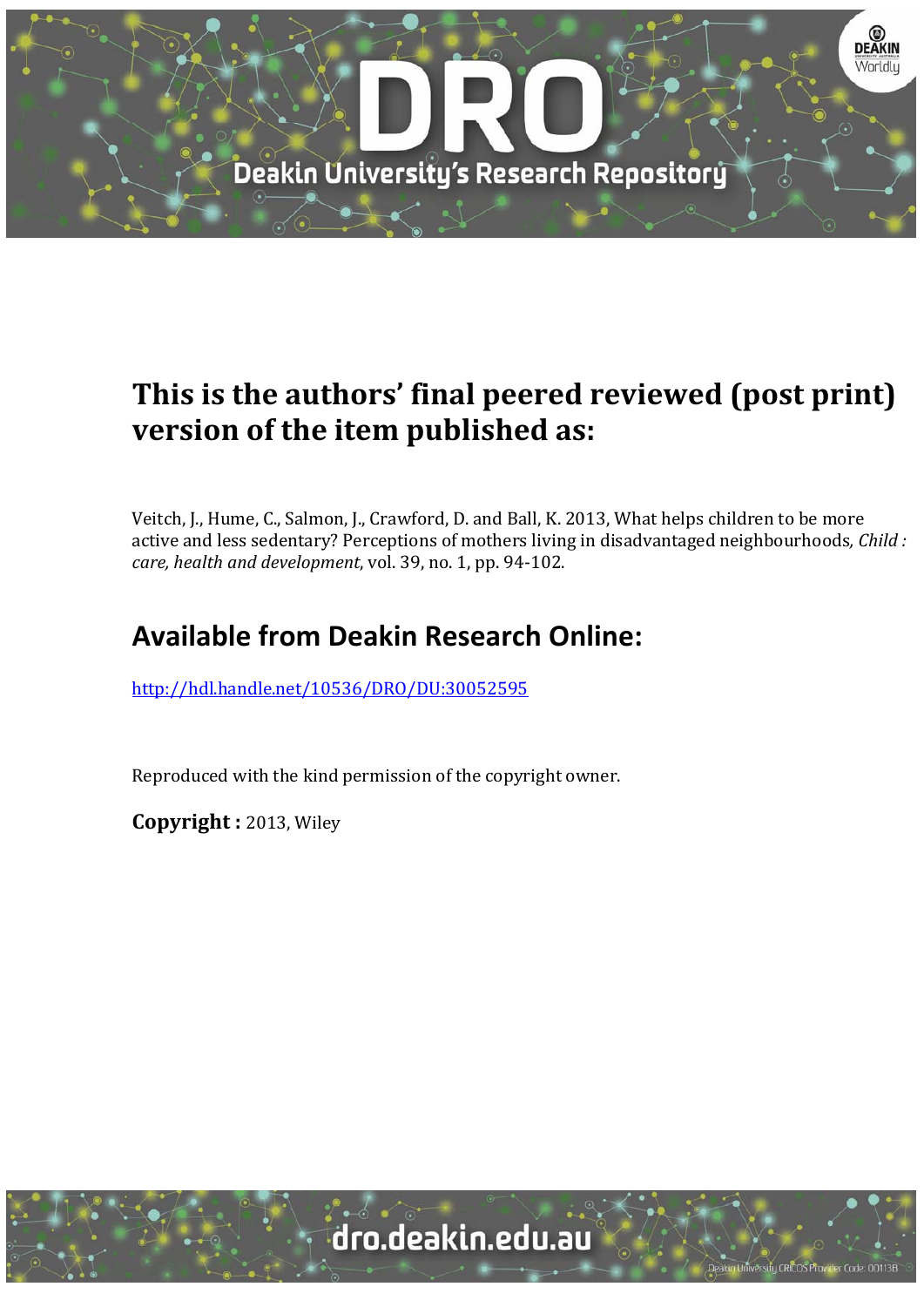What helps children to be more active and less sedentary? Perceptions of mothers living in disadvantaged neighbourhoods.

Running title: What helps children to be more active and less sedentary?

Jenny Veitch<sup>1</sup>, Clare Hume<sup>1</sup>, Jo Salmon<sup>1</sup>, David Crawford<sup>1</sup>, Kylie Ball<sup>1</sup>

<sup>1</sup> School of Exercise and Nutrition Sciences, Deakin University, Burwood 3125 AUSTRALIA

Correspondence: Dr Jenny Veitch Centre for Physical Activity and Nutrition Research School of Exercise and Nutrition Sciences Deakin University 221 Burwood Highway, Burwood, Victoria 3125 AUSTRALIA Phone: +61 3 9251 7723 Fax: +61 3 9244 6017 Email: jenny.veitch@deakin.edu.au

## Acknowledgements

Jenny Veitch and Clare Hume are funded by National Heart Foundation of Australia Postdoctoral Research Fellowships. Kylie Ball is funded by a National Health and Medical Research Council Senior Research Fellowship, ID 479513. Jo Salmon is supported by a National Heart Foundation of Australia and sanofi-aventis Career Development Award Fellowship. David Crawford is supported by a Public Health Research Fellowship from the Victorian Health Promotion Foundation. Authors acknowledge the support of Dr Michelle Jackson who co-ordinated the project and the Research Fellows who conducted the interviews. The authors declare that they have no competing interests.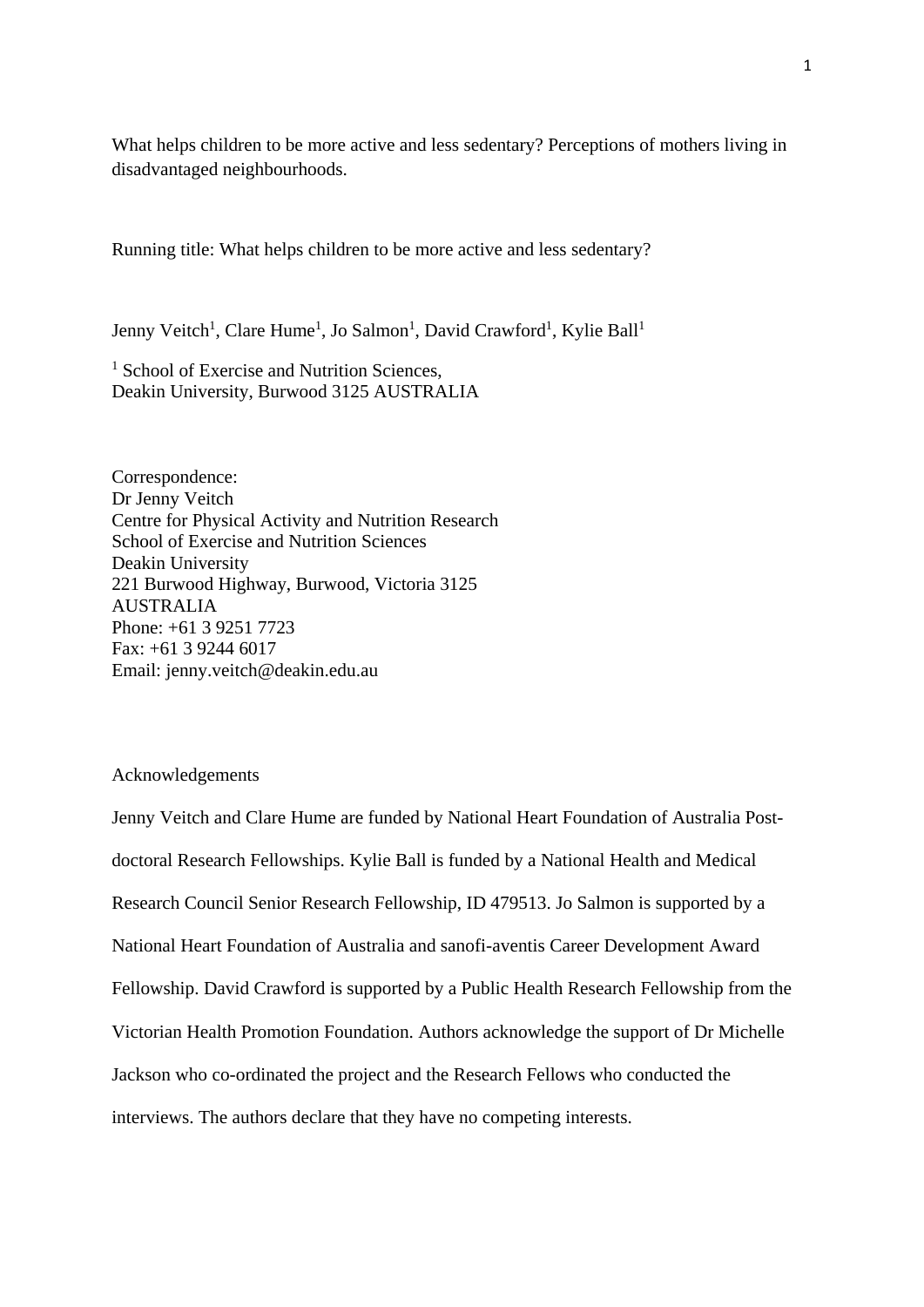## **Abstract**

Background: Increasing children's participation in physical activity and decreasing time spent in sedentary behaviours is of great importance to public health. Despite living in disadvantaged neighbourhoods, some children manage to engage in health-promoting physical activity and avoid high levels of screen-based activities (i.e. watching TV, computer use and playing electronic games). Understanding how these children manage to do well and whether there are unique features of their home or neighbourhood that explain their success is important for informing strategies targeting less active and more sedentary children. The aim of this qualitative study was to gain in-depth insights from mothers regarding their child's resilience to low physical activity and high screen-time.

Methods: Semi-structured face-to-face interviews were conducted with 38 mothers of children who lived in disadvantaged neighbourhoods in urban and rural areas of Victoria, Australia. The interviews were designed to gain in-depth insights about perceived individual, social and physical environmental factors influencing resilience to low physical activity and high screen-time.

Results: Themes relating to physical activity that emerged from the interviews included: parental encouragement, support and modelling; sports culture in a rural town; the physical home and neighbourhood environment; child's individual personality; and dog ownership. Themes relating to screen-time behaviours encompassed: parental control; and child's individual preferences.

Conclusions: The results offer important insights into potential avenues for developing 'resilience' and increasing physical activity and reducing screen-time among children living in disadvantaged neighbourhoods. In light of the negative effects of low physical activity and high levels of screen-time on children's health this evidence is urgently needed.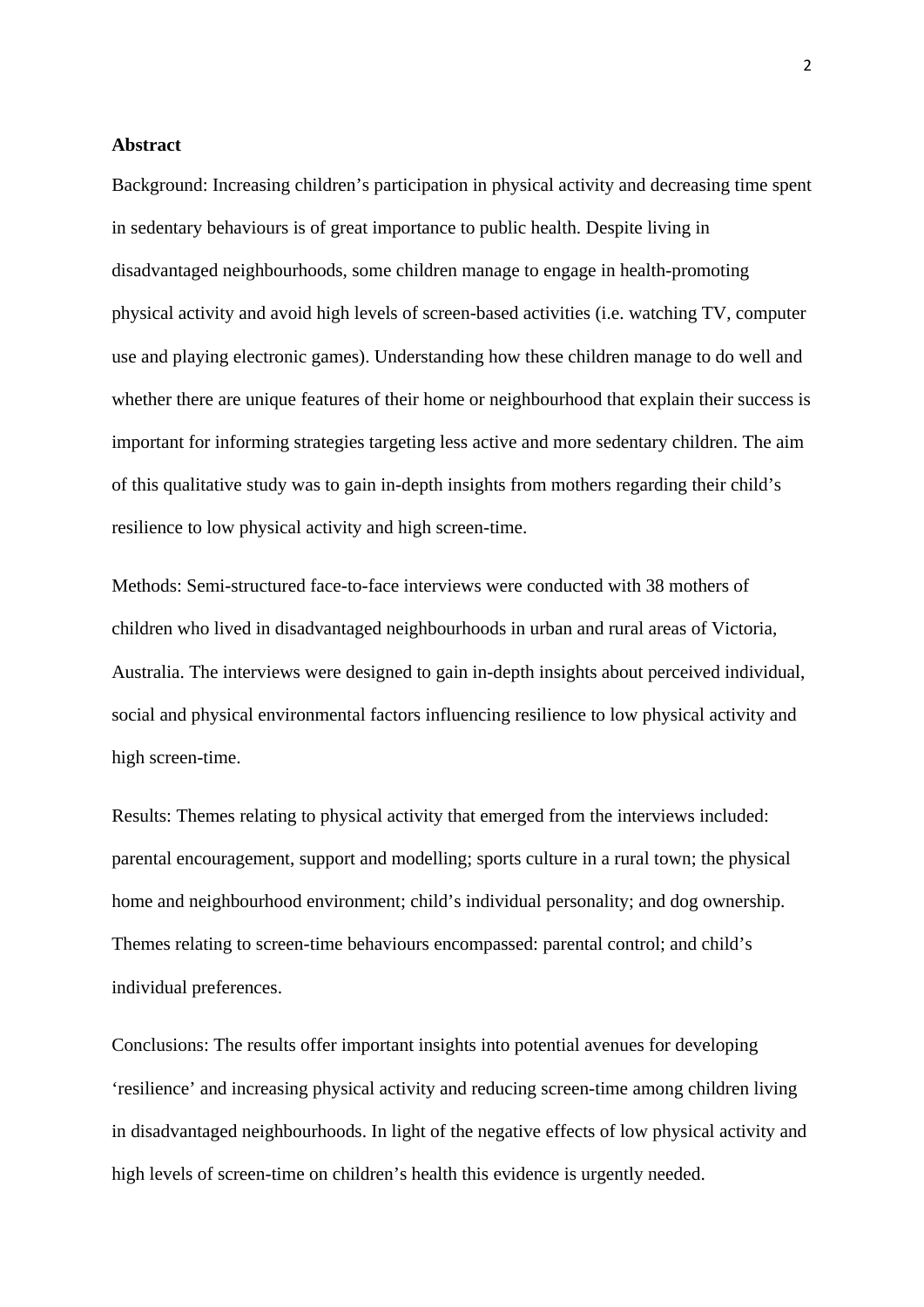## **Introduction**

Among children, regular physical activity provides mental and physical health benefits and can reduce the risk of chronic diseases such as diabetes, cardiovascular disease and overweight and obesity (Must and Tybor 2005). In contrast, time spent in sedentary behaviours including screen-time (i.e. watching TV, computer use and playing electronic games) is considered a key contributor to the childhood obesity epidemic (Rey-Lopez *et al.* 2008) and is associated with other adverse health outcomes such as insulin resistance (Sardinha *et al.* 2008). Increasing children's participation in physical activity and decreasing time spent in sedentary behaviours is therefore of great importance to public health (Biddle *et al.* 2004).

The increased risk of obesity among individuals who are socially and economically disadvantaged (those with low education levels, low incomes, unemployed/low status occupations or living in disadvantaged neighbourhoods) is well-documented (Ball and Crawford 2006). Although evidence is inconsistent, some studies have found that children of low socioeconomic status (SES) are less physically active than those of higher SES (Ball *et al.* 2009, Borraccino *et al.* 2009, Findlay *et al.* 2009). Children from low SES families, or who live in socioeconomically disadvantaged neighbourhoods, are more likely to watch TV (Brodersen *et al.* 2005, Salmon *et al.* 2005) than children living in high SES neighbourhoods. Despite living in disadvantaged neighbourhoods some children do, however, manage to maintain high levels of physical activity and spend little time watching TV. The term 'resilience' may be used to describe these children who are able to demonstrate positive behaviours such as participating in regular physical activity despite exposure to circumstances of high risk associated with living in disadvantage neighbourhoods.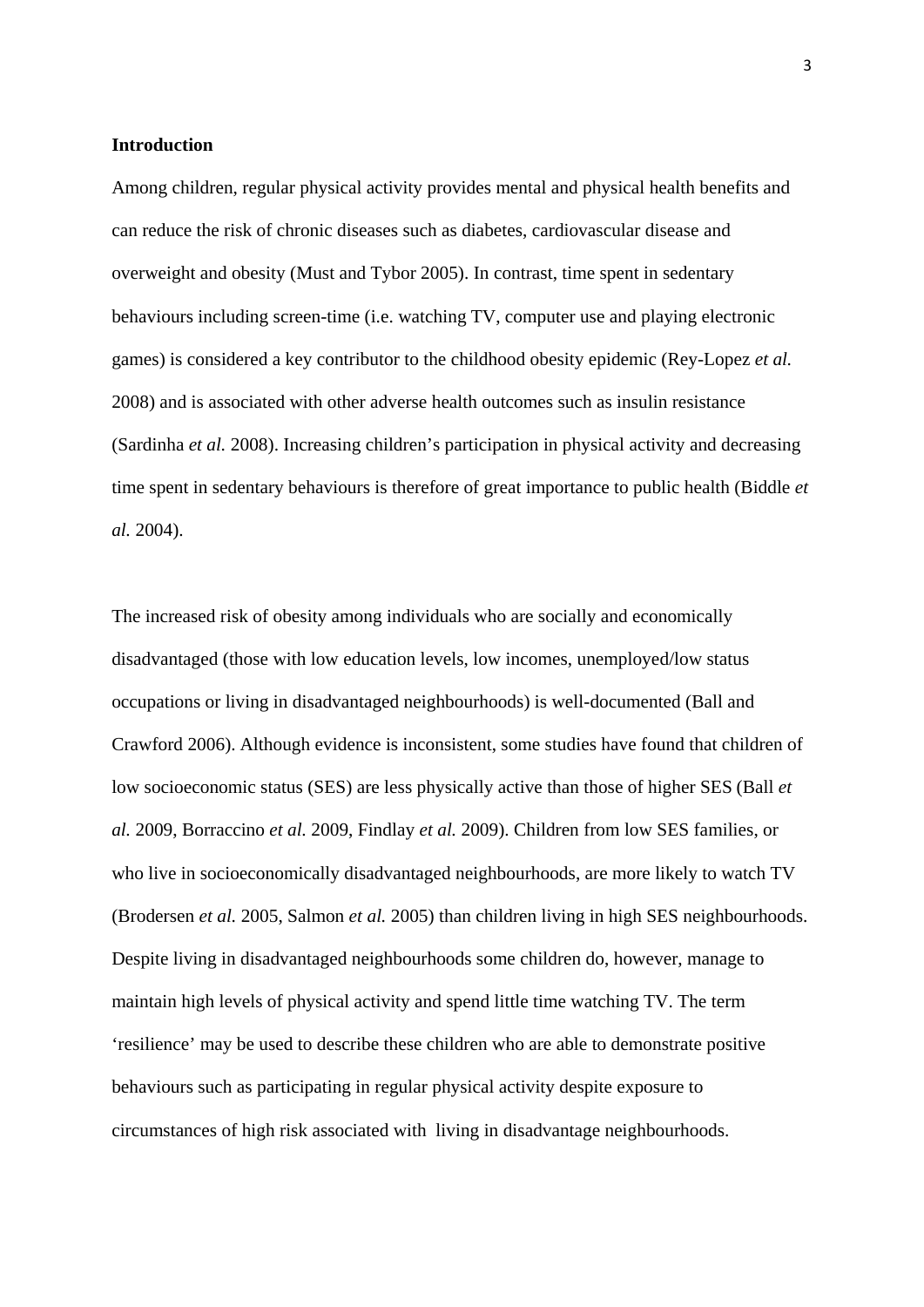Previous qualitative research with 10-11 year old children has highlighted that families from low, middle and high socio-economic backgrounds support their children to be active in different ways (Brockman *et al.* 2009). Understanding how some socioeconomically disadvantaged children manage to do well, and whether there are particular unique features of the home or neighbourhood that explain their 'resilience' to low activity levels or high TV viewing is important for informing the development of strategies targeting less active and more sedentary children. To our knowledge, no study has examined mothers' perceptions of factors associated with children's positive physical activity and screen-based behaviours, despite living in disadvantaged neighbourhoods.

Ecological models suggest that aspects of the home or neighbourhood environment, as well as personal factors, are likely to predict health behaviours such as physical activity or screentime (Bronfenbrenner 1979, Davison and Birch 2001). The family is the primary social setting that impacts on young people and parents have been recognised by the World Health Organisation (World Health Organisation 2004) and in other research as being influential in child weight-related behaviours (Crawford *et al.* 2006, Norton *et al.* 2003, Pocock *et al.* 2010). Despite the important role that parents are likely to play by providing, for example, support for and active modelling of physical activity, little is known about mothers' beliefs and strategies regarding their child's physical activity and screen-time behaviours, particularly among 'resilient' children living in disadvantaged neighbourhoods.

The current study was therefore designed to gain a better understanding of mothers' perceptions of factors that support children to be physically active and that help limit time spent in screen-based behaviours, particularly TV viewing and video/computer games. Specifically, we aimed to gain in-depth insights from mothers living in disadvantaged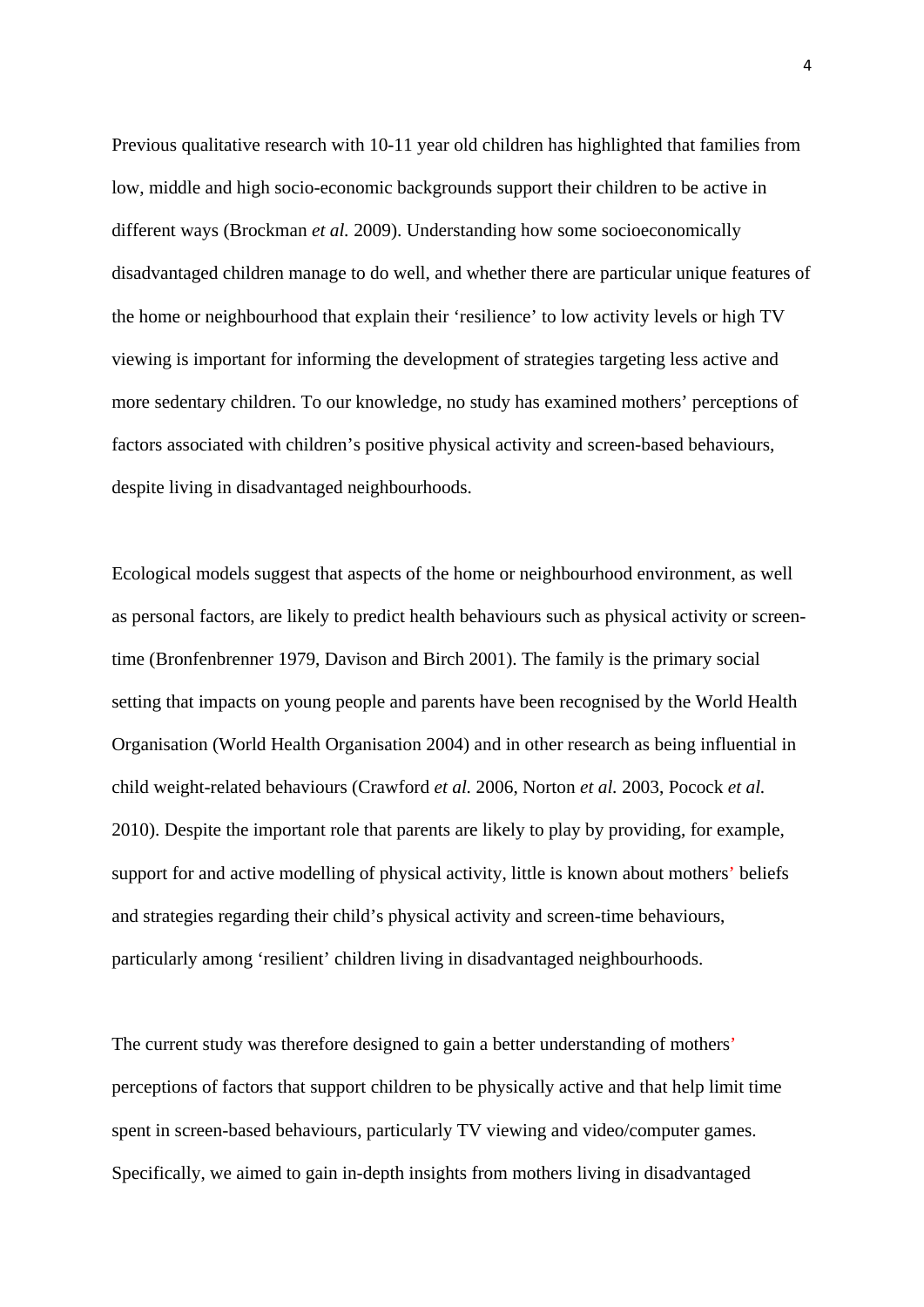neighbourhoods regarding their perceptions of their child's resilience to low physical activity and high screen-time. Given the paucity of knowledge on this particular topic, a qualitative design was considered most appropriate.

# **Methods**

This qualitative study involved face-to-face interviews with 38 mothers. The interviews were designed to gain in-depth insights about perceived individual, social and physical environmental factors influencing resilience to low physical activity and high screen-time among mothers of children living in disadvantaged neighbourhoods of urban and rural areas of Victoria, Australia. As the current study was nested within a larger study of women and their children, the methods employed in this study allowed for an exploration of mothers' perceptions. Ethics approval for this study was granted by the Deakin University Human Research Ethics Committee. Informed consent was obtained from all participants.

#### **Participants**

Participants were drawn from a larger study of women and children living in socioeconomically disadvantaged neighbourhoods who participated in the Resilience for Eating and Physical Activity Despite Inequality (READI) study. This was a longitudinal cohort study examining resilience to obesity among socially and economically disadvantaged women and children. Methods have been described in more detail elsewhere (Cleland *et al.* 2010). Briefly, women and their children living in disadvantaged suburbs in 40 urban and 40 rural areas of Victoria were recruited to the study. Disadvantaged areas were defined as those suburbs in the bottom tertile of the Victorian socioeconomic index for areas (SEIFA) distribution. Rural areas were defined as those areas falling outside metropolitan Melbourne, and outside a 25km radius of six rural Victorian cities. One hundred and fifty women aged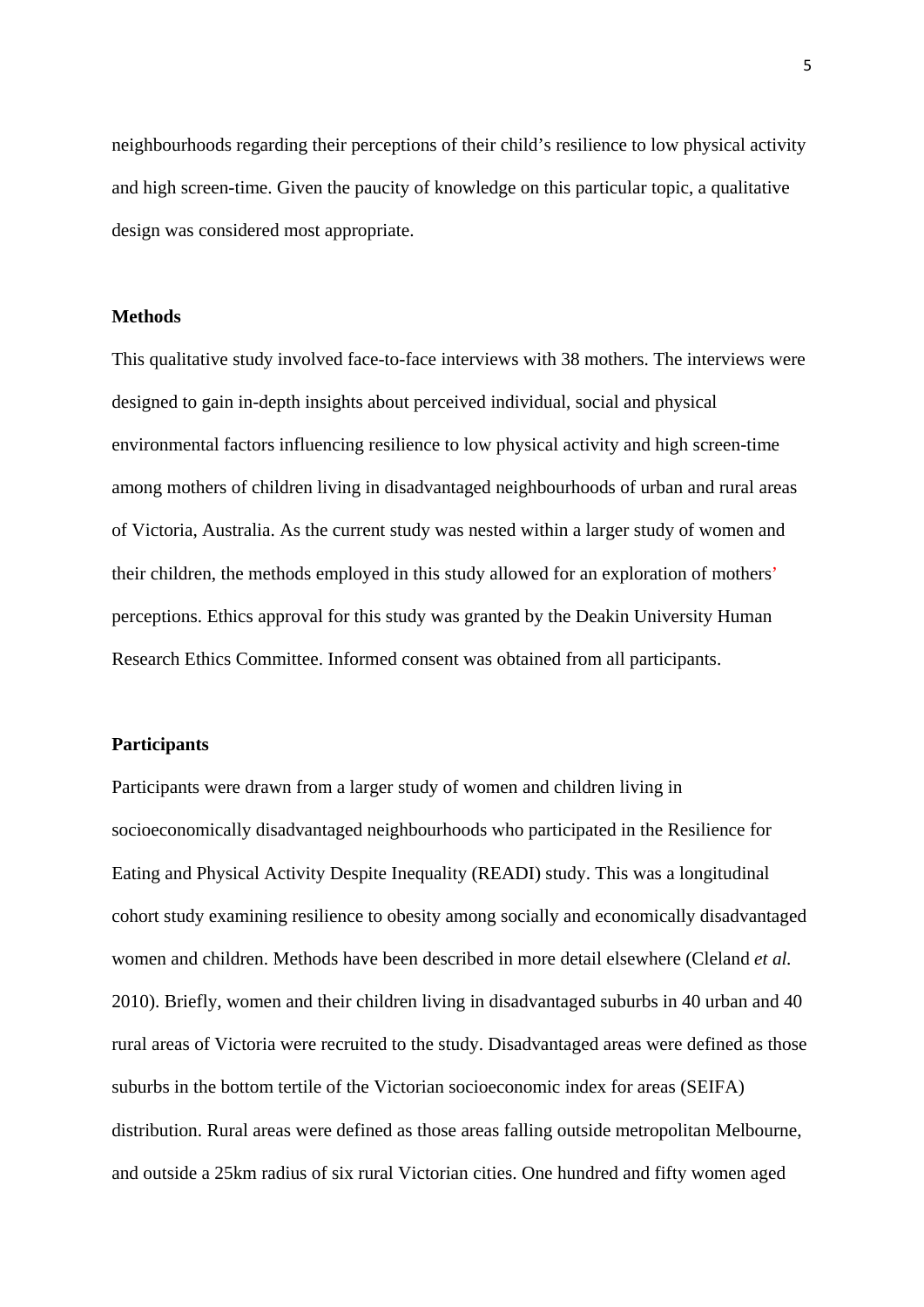18-45 years residing in each of the 80 suburbs (total n=11,940) were randomly selected from the Victorian electoral roll and were sent an invitation to participate. Completed surveys were received from 4,349 women. Of these, 1457 had a child aged 5-12 years, with 771 agreeing for their child to participate (response rate 53%). Complete data were available for 636 children. As part of the READI study, women self-reported their highest qualification, their employment status, marital status, and country of birth.

For the current study, participants were selected using purposive criterion sampling. Children from the READI baseline cohort (2008) were selected if they met the following criteria: willing to participate in future research; aged 8-12 years; in the healthy weight range (using BMI for age percentiles); regular consumers of fruits ( $>1$  serves p/day) and vegetables ( $>2$ serves p/day); and were relatively physically active (ranked top 50% for participation in moderate-to-vigorous physical activity measured using objective accelerometry physical activity measures), compared to the rest of the sample. In total, 67 children met these criteria and were invited, along with their mother, to participate in the current study. In addition, objective assessment using accelerometry (collected as part of the READI baseline data) showed that children included in the current study spent a significantly lower proportion of their day being sedentary (38%) than did other children in the READI cohort (43%, p=0.04; data not shown), suggesting that our sample were slightly less sedentary than the cohort as a whole.

In July 2009 mothers of the selected 67 children were sent a letter explaining the study and inviting them (and their child) to participate. Each potential participant was then contacted by phone (no more than twice) by the field manager to discuss their potential involvement in the study. From these 67 eligible mothers, 12 did not respond to the invitation, eight refused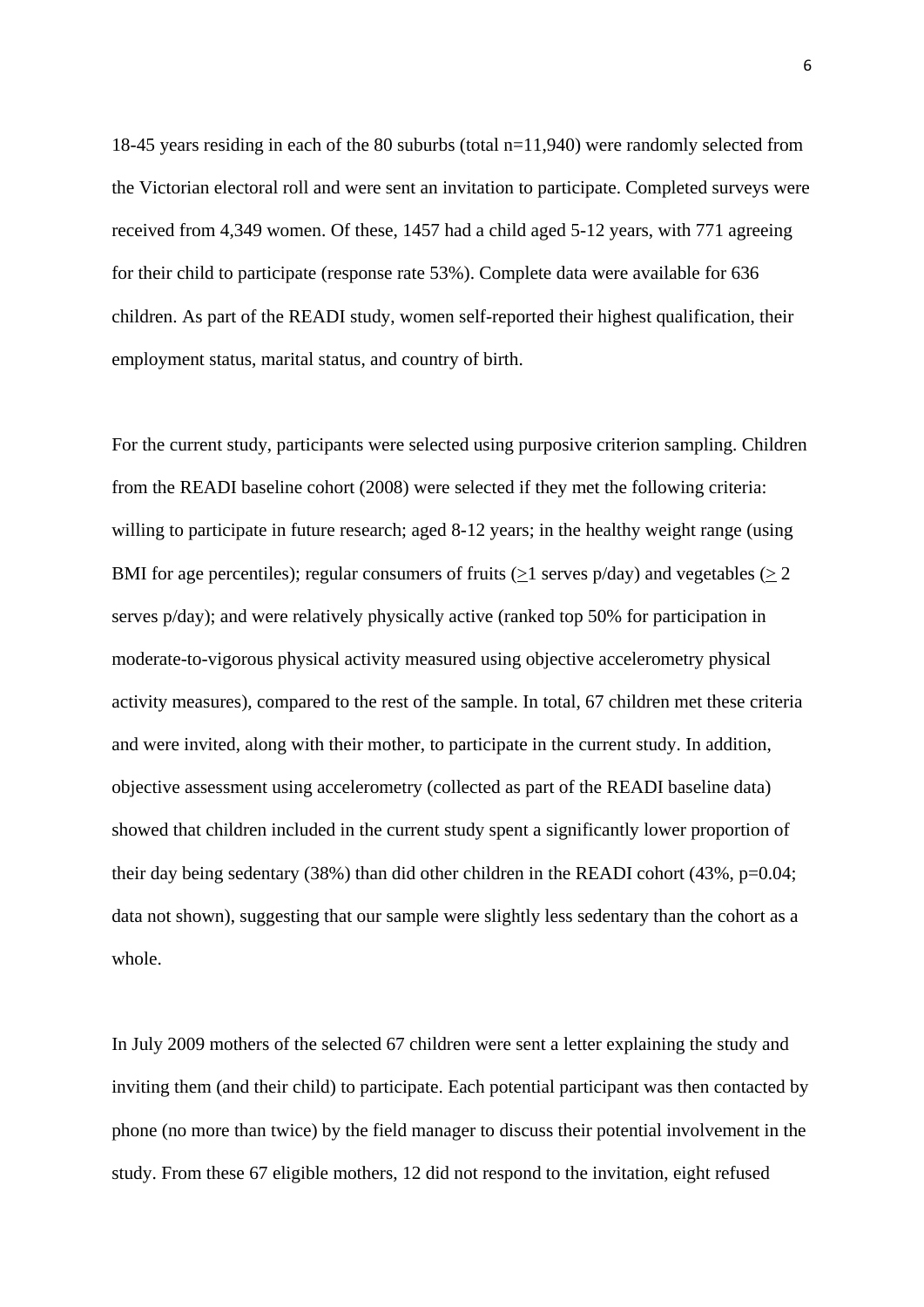participation, six had relocated, and following recruitment, three withdrew due to work commitments. The remaining 38 mother-child pairs agreed to participate (response rate 57%). Since the focus of this paper was on mothers' perceptions of factors associated with their child's physical activity and sedentary behaviours, only mothers' data relating to these themes are presented here.

## **Materials**

The ecological model guided the development of a semi-structured interview schedule designed to explore mothers' perceptions of influences on their child's physical activity and screen-based activities (Davison and Birch 2001). This included an investigation of influences at the individual (e.g. child's own preferences), social (e.g. siblings and friends involvement in physical activity and presence of other children in neighbourhood to be active with) and physical environment levels (e.g. access to parks and sport facilities in the neighbourhood). Our own previous research (Veitch *et al.* 2006, Veitch *et al.* 2007), and pilot interviews with a convenience sample of four mothers were used to help develop the interview schedule. The pilot interviews were undertaken to trial the interview schedule and this resulted in minor modifications to the schedule such as the addition of questions about their child's peers.

During the interview, mothers were asked to respond to questions such as: "What are the main things that decide how active your child is?"; "Do the facilities or programs for sport and physical activity in your neighbourhood encourage/motivate your child to be more active?"; "What do you actively do that you think helps your child to be physically active?"; and "Is there anything that helps your child not to spend too much time watching the TV or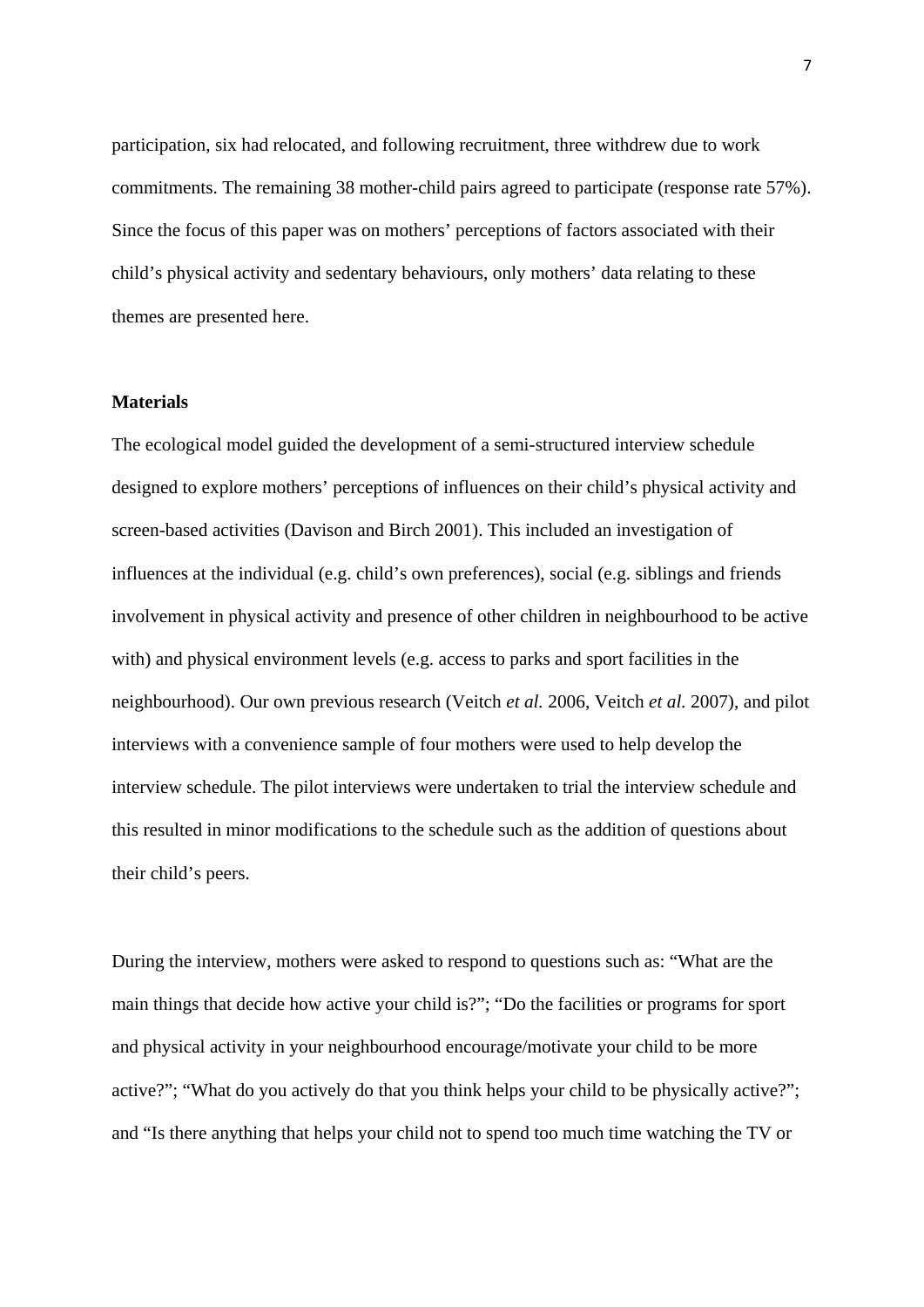using computer games?" Prompts were also employed where necessary to clarify participants' comments or to encourage more detailed responses.

#### **Procedure**

 Two trained female research staff conducted each interview (lasting approximately 20-45 minutes) at participants' homes from July to October 2009. The interviewers (n=5) were aged between 25-30 years and were working within the health research field. With the participants' permission, handwritten notes were taken by a staff member and an electronic dictaphone was used to record each interview. At the commencement of each interview, the research staff introduced themselves as members of a team of researchers and explained the purpose and context of the interview. The mothers were advised that they had been selected because their nominated child participated in relatively more physical activity compared with other children in the READI cohort, and that we were interested in finding out what was helping their children to be physically active and if there were any strategies parents used to help limit the time their child spent in screen-based activities. The research staff asked the mothers to be as honest as possible when discussing their child's behaviour and explained that there were no right or wrong answers. Mothers were presented with a \$25 gift voucher as compensation for their time.

All interview data were transcribed verbatim. Analysis of data was based on an examination of participants' response to each question. All transcripts were read line by line by the first author and the content of each response was coded and entered as 'free-nodes' (which are labels that describe themes) into a database using NVivo version 8 qualitative software program (QSR International 2007). This program was used to code, sub-categorise, and unify coding of transcript text. The data was then reviewed to develop a detailed hierarchical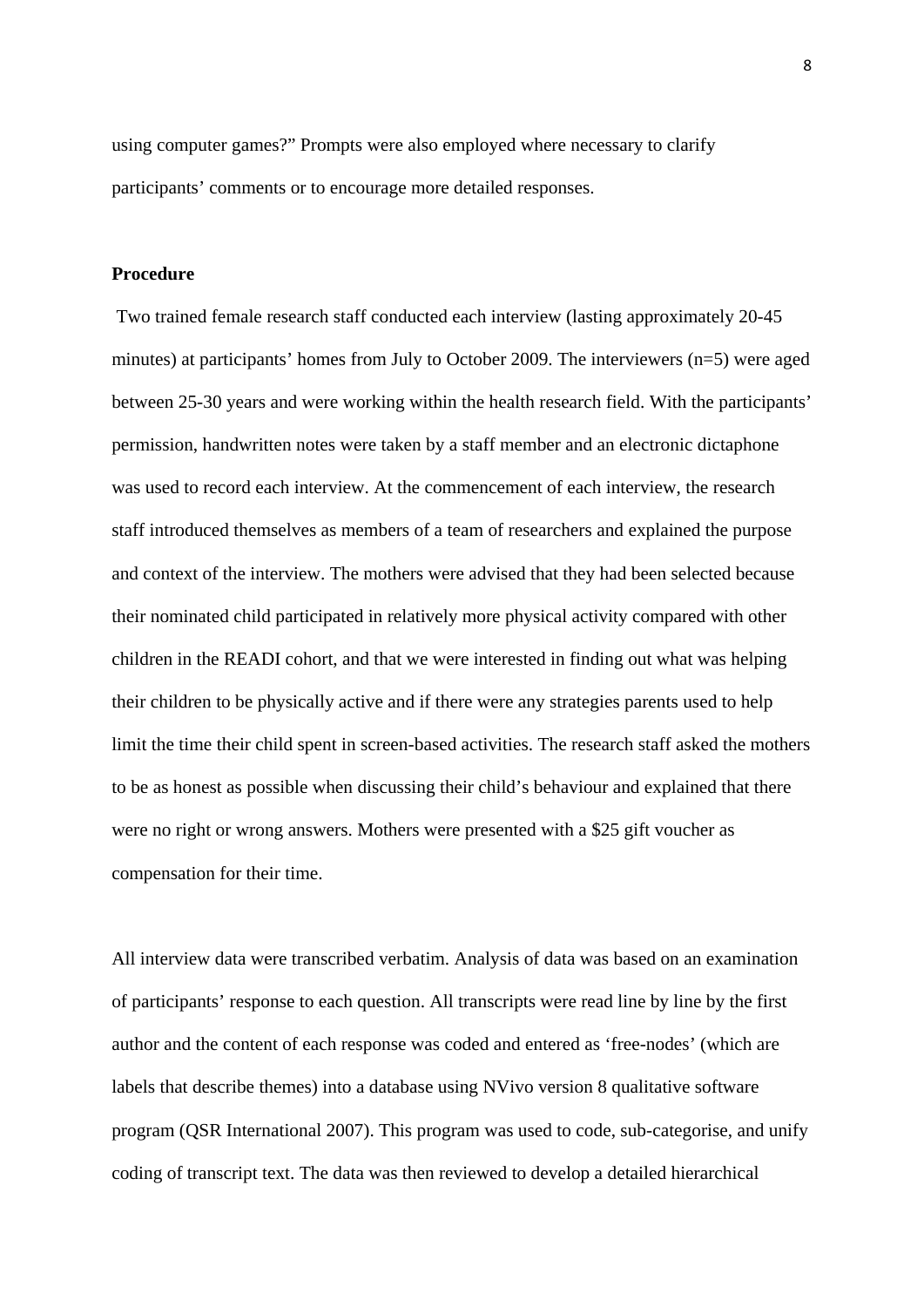numerical coding scheme and inductive thematic analysis was used to develop and interpret the themes (Green and Thorogood 2009). Responses based on the main themes to emerge from the interviews are described, with illustrative quotes drawn as examples from the raw data.

# **Results**

A summary of the sociodemographic characteristics for the mothers is provided in Table 1. The mothers' mean age was 38.6 years (SD=4.6) and the child about whom the mother responded was 9.4 years (SD=1.6). Twenty-one percent of families lived in an urban area and 79% in a rural location.

From the analysis of data a range of potential or perceived influences on children's physical activity and screen-time behaviours emerged. The themes related to physical activity from most to least mentioned included: parental encouragement, support and modelling; sport culture in a rural town; the physical home and neighbourhood environment; child's individual preferences; and dog ownership. The themes related to screen-time behaviours encompassed: parental control and child's individual preferences. The quotes provided are verbatim responses from the mother and for descriptive purposes include child's gender, age and area of residence in parentheses.

#### **Physical activity**

#### *Parental encouragement, support and modelling*

Parental encouragement for their child to be active was the most commonly discussed factor that mothers' believed influenced their child's involvement in physical activity. This included parents encouraging their children to go outdoors and be active, parents being prepared to let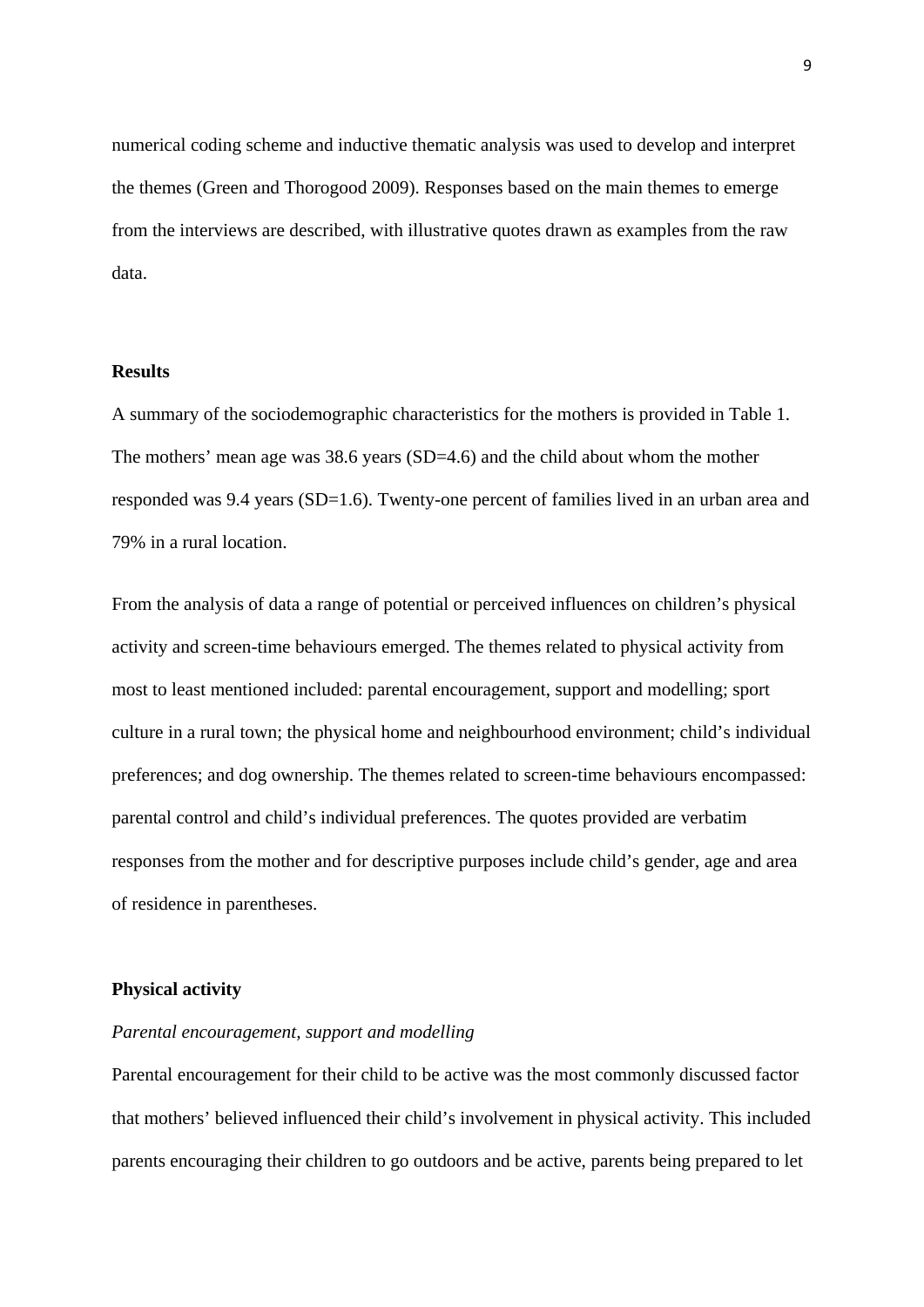their children "have a go" at different activities, parent modelling of physical activity, parents encouraging active transport, parents being prepared to support their child's involvement in organised activities, and parents volunteering to be involved in their children's sports. Overall, mothers appeared to recognise the benefits of participating in sport and being physically active and were enthusiastic about their child's involvement. Mothers described how they believed their personal involvement in physical activity set a positive example for their child, and how they were motivated to be regularly active as a family.

"We sort of encourage them to do any form of sport they want to do so if they show an interest in something we look into it. We'll take him to have a look." (mother of son aged 7, rural)

"I try and do as much as I can so he can see that it isn't just him that's being active. My husband will often take them bike riding. Or we'll go for a walk in summer time. So we just try to be as active as we can and let him see that we're trying to be active as well." (mother of son aged 7, rural)

"Yeah, I think it's very important for young people to have lots of sport. And it gives them good values and participation in the community. And I think that's character building for kids." (mother of daughter aged 11, rural)

# *Sport culture in a rural town*

Throughout the interviews there was a very strong sense of community involvement in sport from families residing in rural towns. In general, mothers described a positive sport culture and commented that sport and physical activity were a focus of their town and this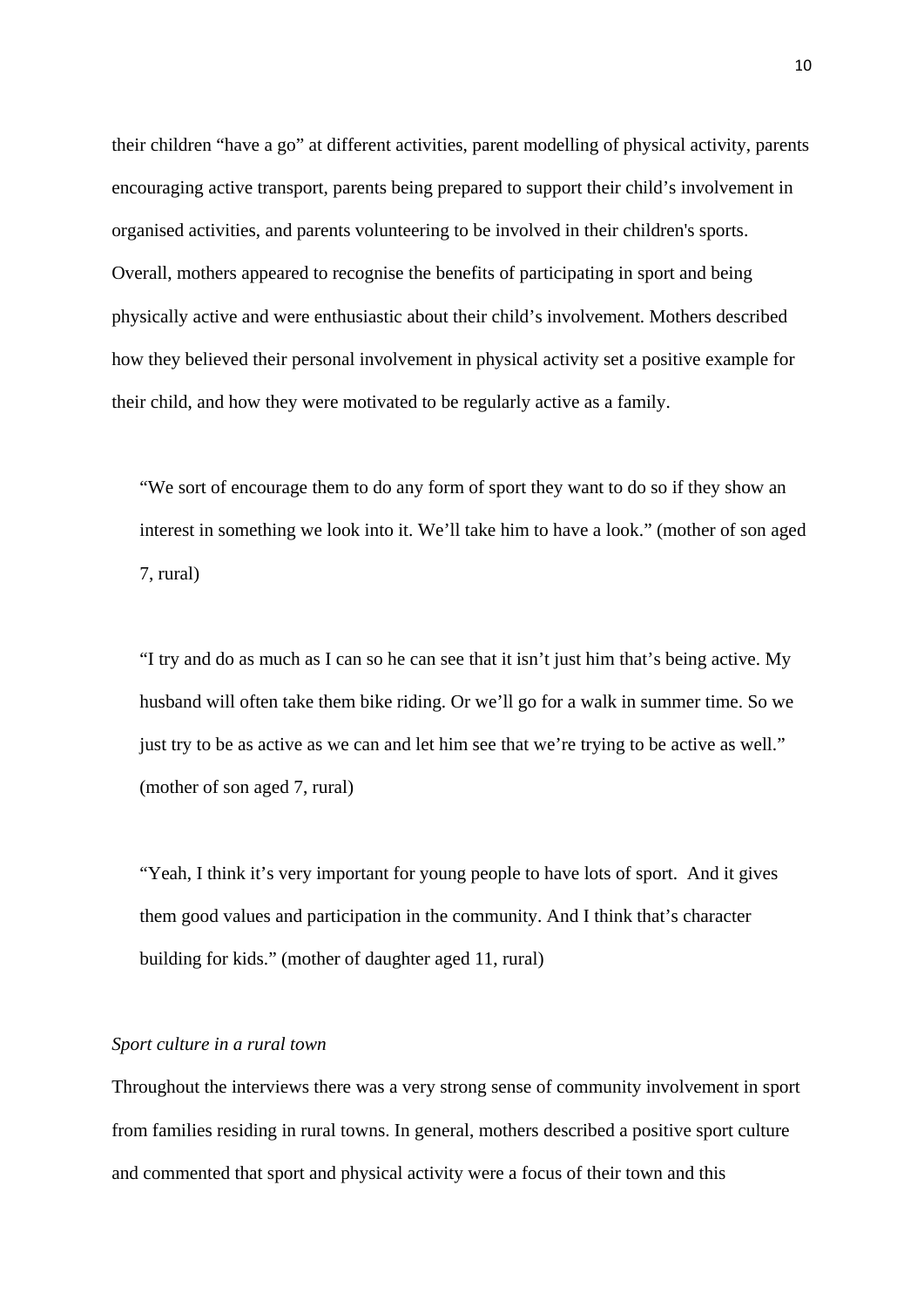encouraged their children to participate. It was reported that children in some rural towns did not have a wide range of other things to do so sport and physical activity were a major focus for the community and involvement was viewed very positively. The same sentiments were not expressed by mothers living in urban areas.

"Sport's a big thing in the country towns so it's easiest to fit in. And there's a fair amount of peer group, not pressure, but encouragement to play basketball or other sports." (mother of son aged 9, rural)

"I don't know whether because being in a rural town that the kids do tend do to a lot more sport. That's sort of their options. You know like there are not shopping centres to hang out or there's not the chain takeaway. So yeah they like their sports and yeah school's got a really good sports programme. You do lots of sports." (mother of daughter aged 10, rural)

#### *The physical home and neighbourhood environment*

The physical environment both at home and within the broader neighbourhood emerged as having a significant perceived influence on children's participation in physical activity. Overall, mothers reported that their children had access to a wide variety of play and sports equipment at home and also had a yard [or garden] which was large enough to play in and this encouraged their children to spend time being active outdoors.

"Yeah she's got a boxing bag she can use and we've got her bike and the trees out the back that she climbs. Her scooter. The trampoline. So she's got a lot of activities to do.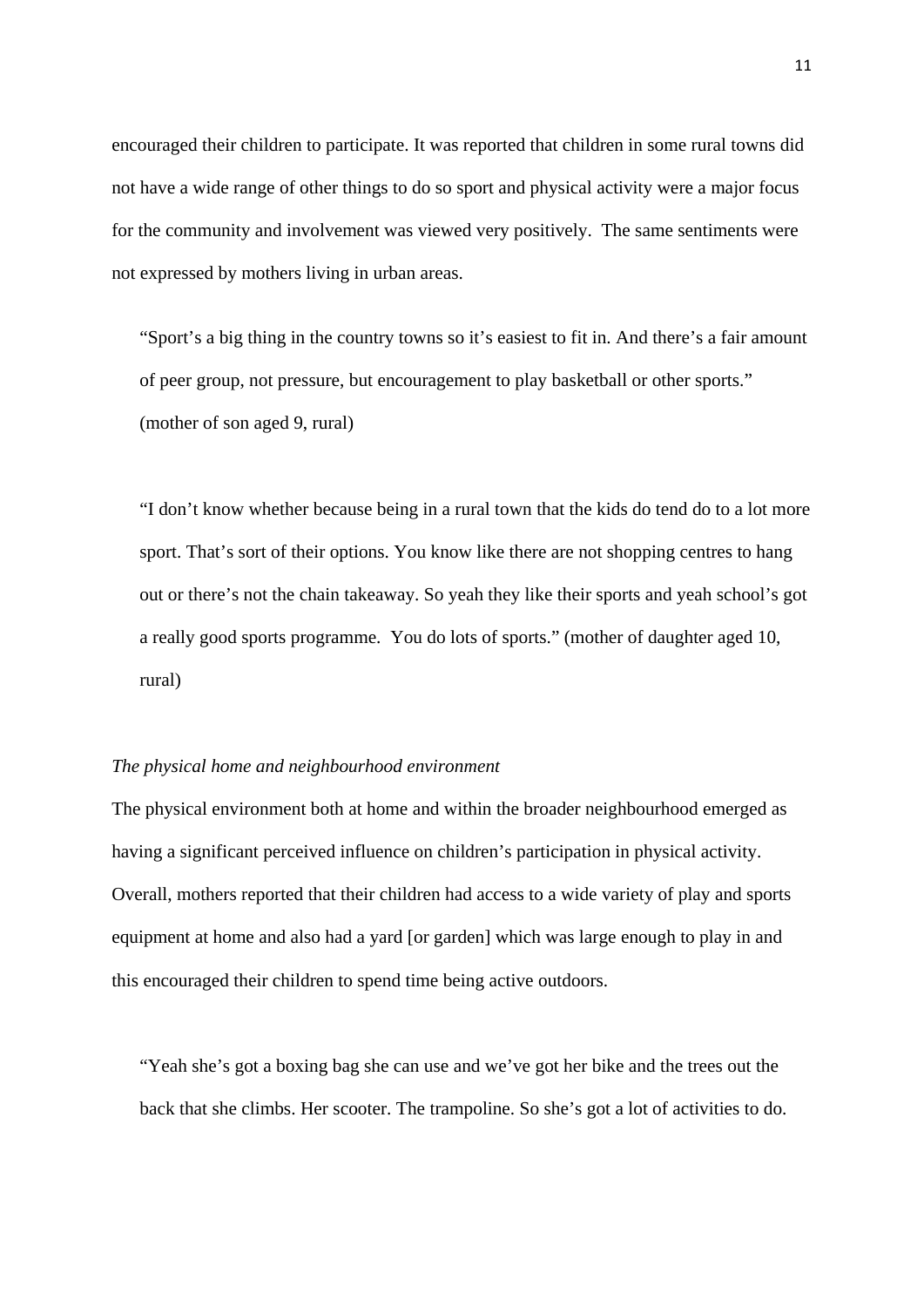And her "cubby" [small play house for children usually in garden] down the back so she's constantly moving." (mother of daughter aged 9, urban).

"Our area is not actually a good area for going out. You can't ride a bike or anything but thankfully we have a big backyard so they can play outside." (mother daughter aged 8, urban).

Living in a cul-de-sac also emerged as having a positive influence on children's physical activity. Mothers explained that their children enjoyed playing with other children living in the cul-de-sac and this encouraged active outdoor play.

"Where we are in the bottom of the court's really good 'cause there are a lot of kids, like next door and just around here. They'll all get out and ride their bikes or scooters or whatever." (mother of daughter aged 8, rural).

Within the neighbourhood environment, the provision of and access to sporting facilities, parks, and safe tracks for walking and cycling were frequently mentioned by mothers as a feature that encouraged their child to be physically active.

"The tracks I must admit have been a good thing. The nice wide concrete paths, do encourage you to be more active because if the kids want to take their bike or their scooter the path is wide enough, there are no driveways so it's safer for them if they're scooting along ahead of you. So safe paths - that's probably the number one thing. Accessibility." (mother of daughter aged 12, urban).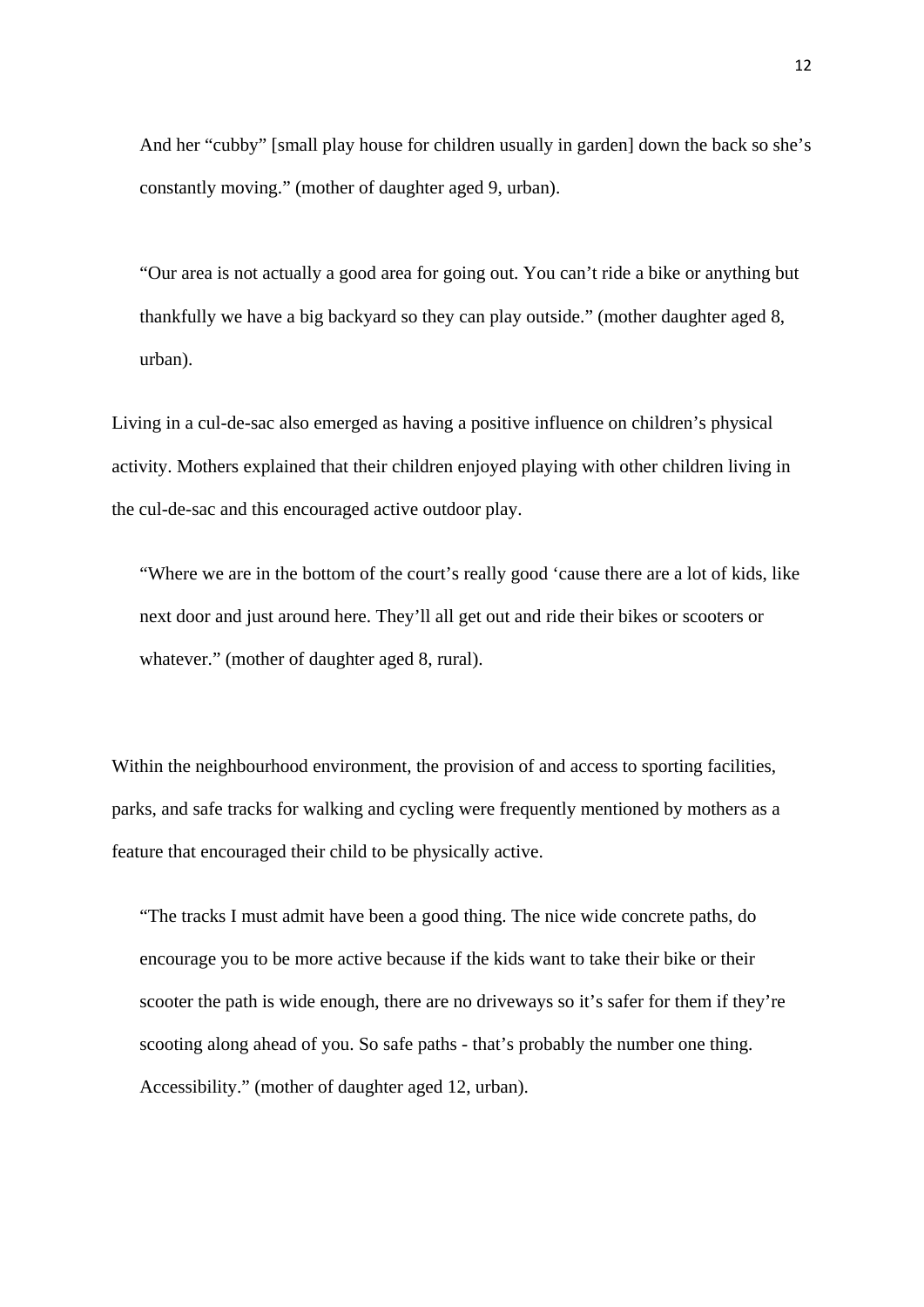"We're pretty lucky I mean we've got football, netball, basketball, tennis, dancing, there's lots of things available for kids in X. They've got the wetlands and they've got all tracks down there. There's only a few major roads that you gotta be careful with kids." (mother of son aged 9, rural)

## *Child's individual preferences*

Mothers commented that their child's individual personality traits, enjoyment of physical activity, and a natural tendency to be active were major determinants of their child's participation in physical activity.

"He just likes being active, I think. He loves riding his scooter. He loves playing footy, he loves playing tennis. So the things he does he really enjoys doing and he'll want to go. He'll say, 'Can we' and he wants to do it." (mother of son aged 9, rural).

"She's just active. She doesn't sit still for two minutes. And even of a night she's still going." (mother of daughter aged 10, urban).

"She loves her dancing, she's always done that from little. They're very motivated kids so they enjoy being physical which is a good thing so I don't have to really get involved with preaching about doing anything." (mother of daughter aged 12, urban).

#### *Dog ownership*

Mothers strongly reinforced the benefits that dog ownership had on the frequency with which their child, and their wider family unit as a whole, participated in regular walking.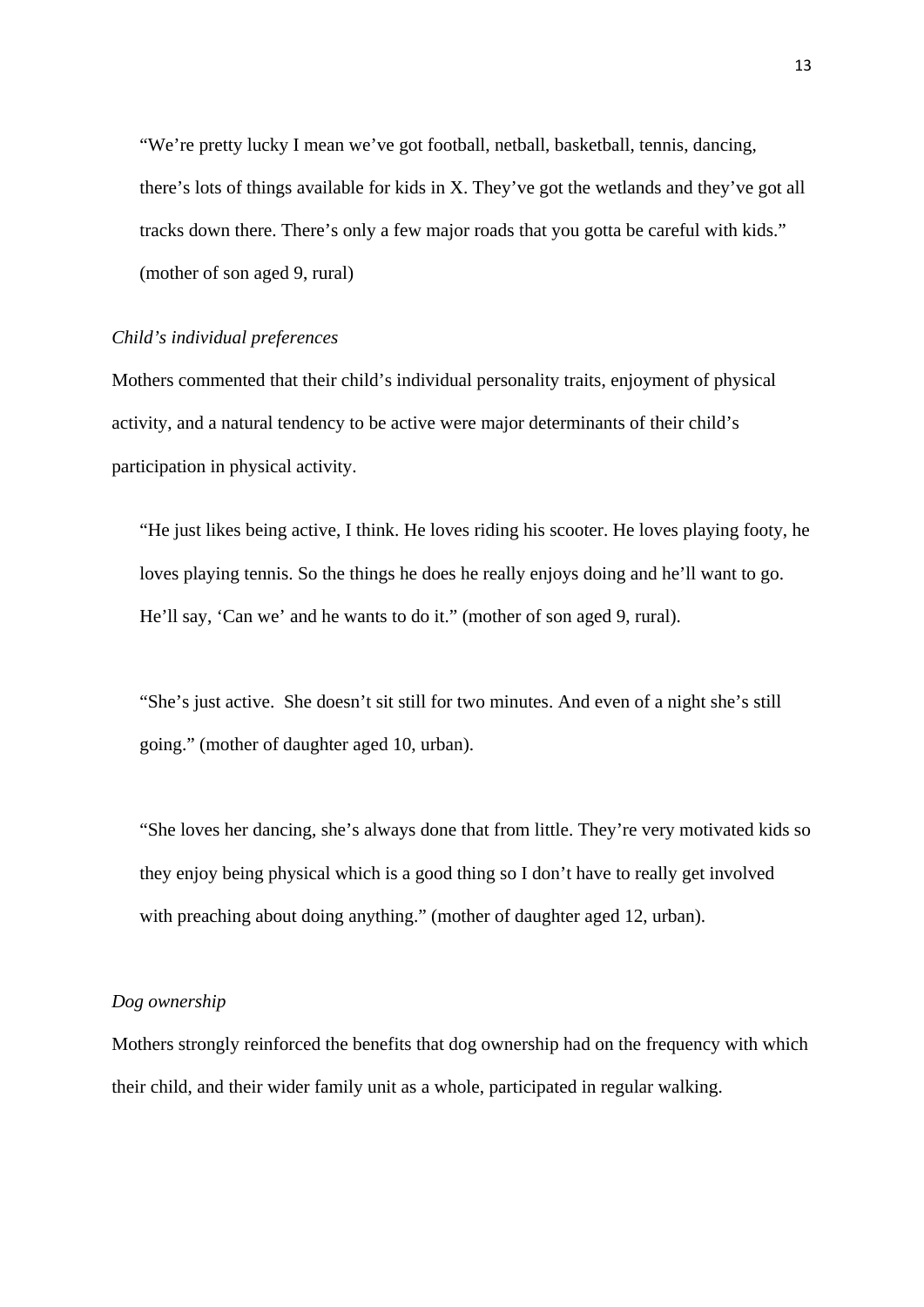"Probably the most significant thing is we picked up a two-year old Labrador last year and she [daughter] encourages me if it's time to take Bonny for a walk. 'Mum, we need to take Bonny for a run'. Yeah so, I think probably the walking and we try and do it as a family because it's good for all of us really." (mother of daughter aged 8, rural).

"If I'm walking the dog I'll ask him [her son] to come with me. Also, it's good rather than just maybe sort of coming home from school and sitting in front of the telly or the computer." (mother of son aged 11, rural).

#### **Screen-time behaviours**

#### *Parental control - set rules and encourage alternative outdoor activities*

Mothers described successfully exerting strong control over their children's screen-time behaviours by setting rules and limits regarding TV viewing and computer game use and by simply turning off electronic equipment. For example, parents enforced rules such as only allowing the television to be turned on after all homework was completed and for a maximum of one hour. Other rules such as 'no TV during meal times' and 'no TV's in the bedrooms' were also frequently mentioned with time restrictions more heavily enforced during weekdays with children being permitted more screen-time on weekends and school holidays.

"Well there's the restrictions. They're only allowed to have their 'DS' [hand held electronic game] on the weekend after it's time to come inside. So that's not an option during the day." (mother of son aged 8, rural)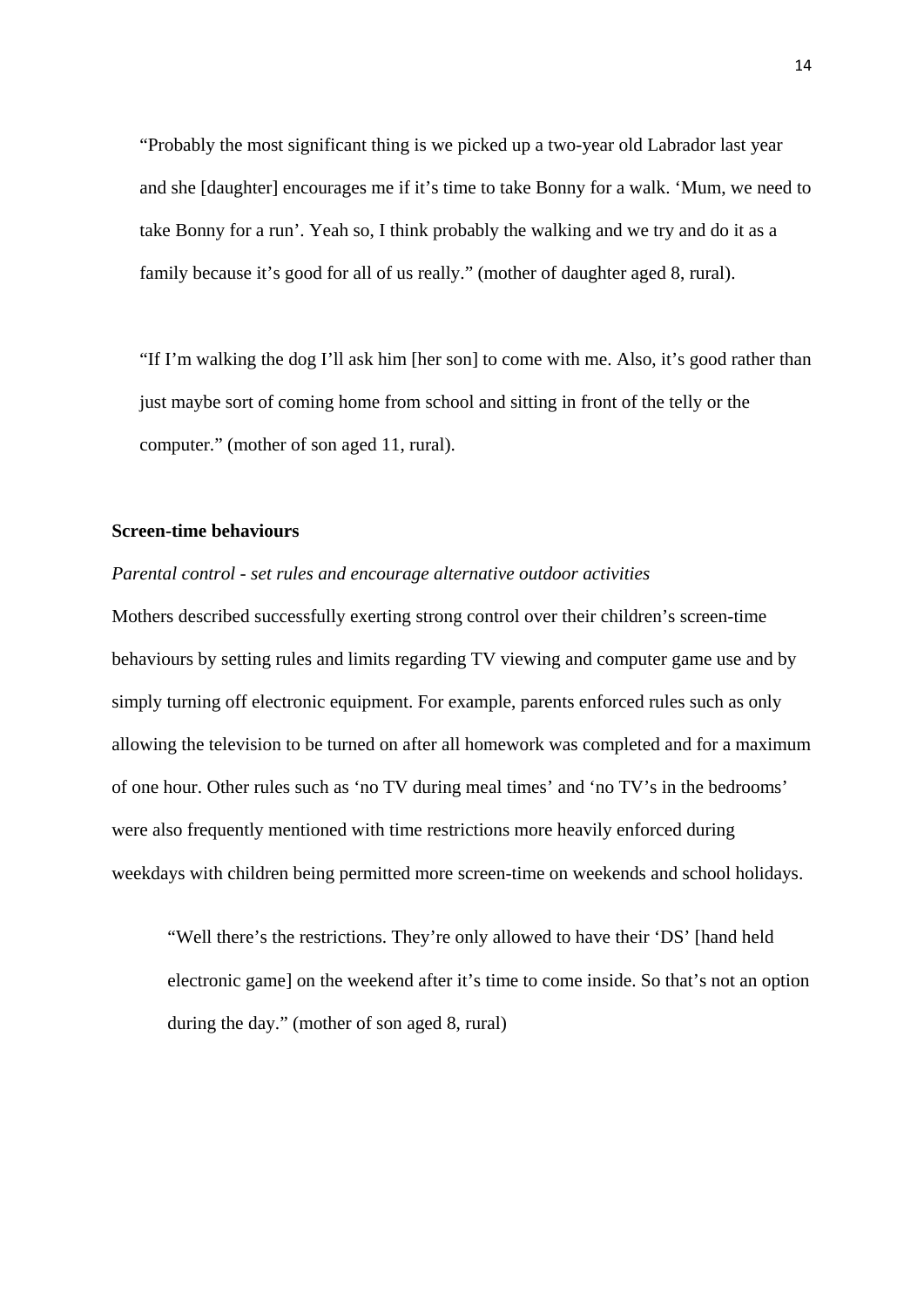"Just put bans on how much they're allowed. With 'game boys' and that sort of thing we set limits and if we feel that they're not listening to us when we tell them to turn it off then we just take them away for a bit." (mother of son aged 10, rural)

Mothers also frequently stated that in order to decrease screen-time they encouraged their child to play outside as much as possible. When discussing alternatives for screen-time, mothers from rural towns commented that having more space and opportunities for their child to be involved with outdoor activities was a strong motivator for living in a rural area.

"I turn the telly off and I kick him out. Get outside and play." (mother of son aged 7, rural)

"I'll just turn it off [TV and computer]. He doesn't get a choice. I make them go outside before, because otherwise they get on the computer and then they don't move at all. So, I just make them go outside and run laps." (mother of son aged 11, rural)

"Having lots of other things available helps him to not spend too much time watching TV. That's one of the reasons I guess we live here rather than in town. I wanted to be able to have a pony and room to ride a bike and that sort of thing." (mother of son aged 9, rural)

# *Child's individual preferences*

Mothers reported a wide variation in time spent in screen-based activities and child's preferences emerged as a major factor that influenced these behaviours. Firstly, some mothers commented that their child was not the type to spend large amounts of time in screen-based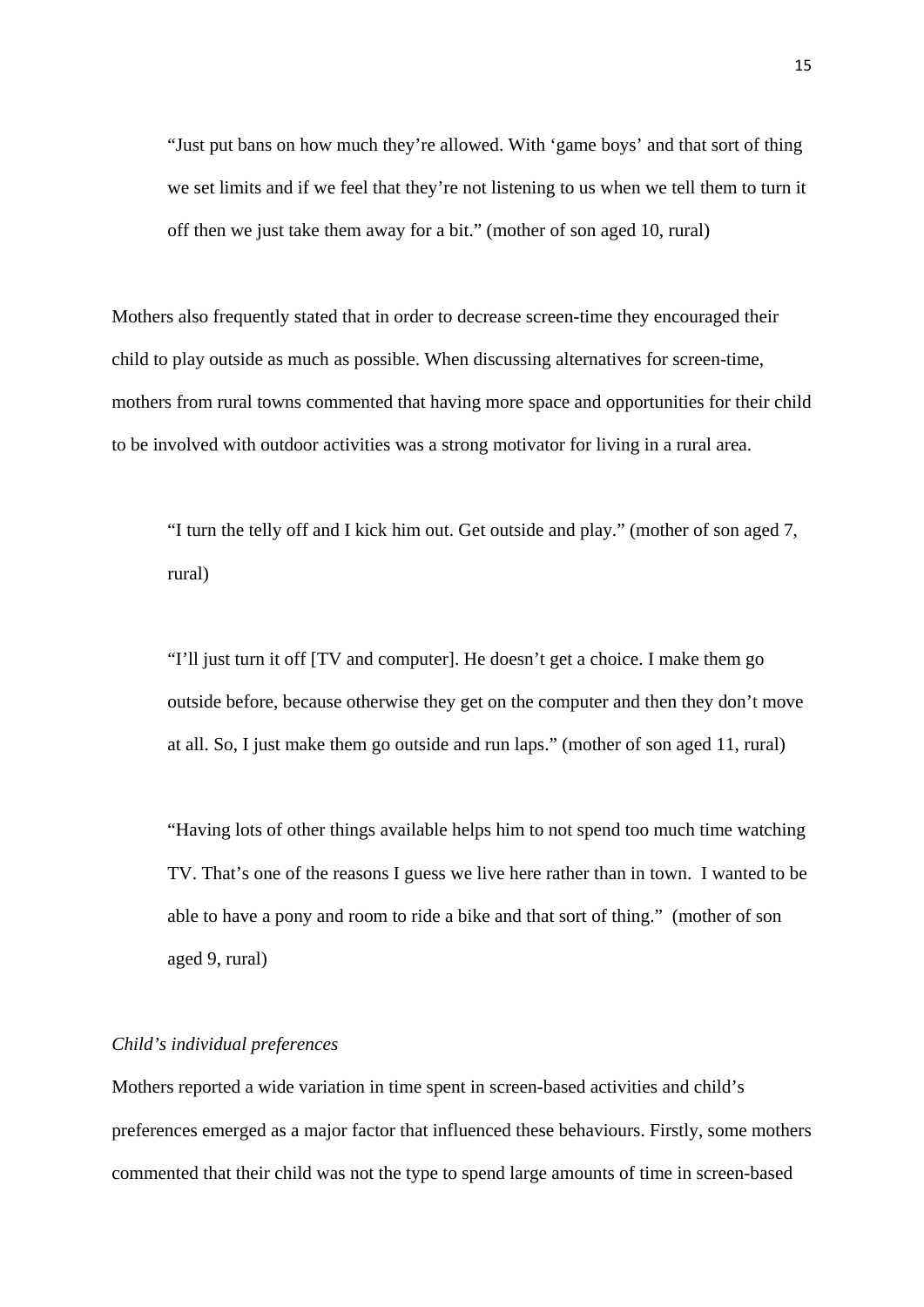activities and therefore they did not believe it was necessary to regulate this behaviour.

"They're pretty good at self-regulating. I'm not very often in that situation to have to tell them to turn it off. They know themselves pretty much that the weather's nice, it's time to get out and do something else. So, I don't really have to crack the whip." (mother of daughter aged 12, urban)

In contrast, other mothers reported that their child would be tempted to spend many hours continuously in screen-based activities and they needed to have strict rules limiting screentime.

"Computer is the killer for her. She'll come home from school and she could sit on that for four hours." (mother of daughter aged 8, rural)

Further, some mothers reported that their child was generally very active and they felt it was quite satisfactory for them to have some 'down time' watching the TV.

 "Sometimes 'cause both of them are so active they've just gotta have time to relax." (mother of son aged 9, rural)

#### **Discussion**

Enhancing our understanding of supports for physical activity and methods employed to overcome children spending long periods of time in screen-based activities may facilitate physical activity interventions and sedentary behaviour prevention strategies. This is particularly important for those children engaging in low levels of physical activity and high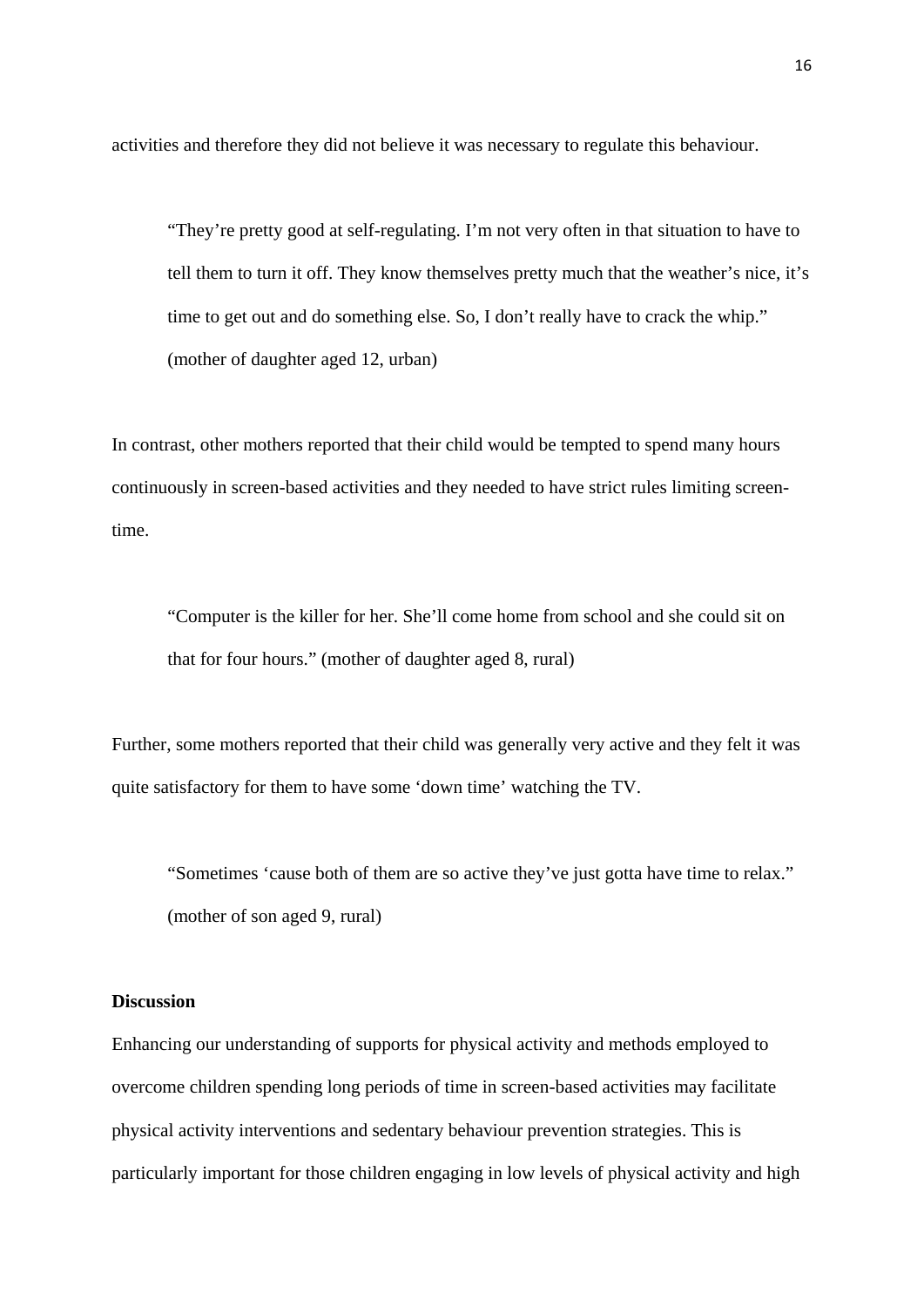levels of screen-time, such as those living in socioeconomically disadvantaged neighbourhoods.

Consistent with previous quantitative research (Salmon *et al.* 2005, Norton *et al.* 2003) the findings from this study highlighted the powerful influence parents have on children's participation in active and sedentary pursuits. Parents' encouragement and support of physical activity, being positive role models of an active lifestyle, and being actively involved in their child's sporting activities were found to be of key importance to children's involvement in physical activity. Mothers also believed that parental control over the time children spend in screen-based behaviours, including setting rules and limitations and encouraging alternate activities, comprised a strong influence on their child's screen-based activities.

These findings are consistent with a systematic review of quantitative studies that found parental support to be positively associated with physical activity among children aged 4-12 years (van der Horst *et al.* 2007), and also a review of qualitative research that found parental enjoyment and support of physical activity to be a key motivation for young people to be active (Allender *et al.* 2006). Further, a recent qualitative study by Granich et al. (2010) involving focus groups and interviews with 11-12 year old Australian children and their parents found parent modelling, and rules and restrictions were major perceived influences on sedentary behaviours among youth (Granich *et al.* 2010). The current study findings suggest that parents/mothers contribute to their child's resilience by supporting their child's participation in physical activity and in reducing time spent being sedentary. Helping parents to find ways to support their child's participation in physical activity and to develop effective strategies for setting rules and limitations regarding screen-use among their children is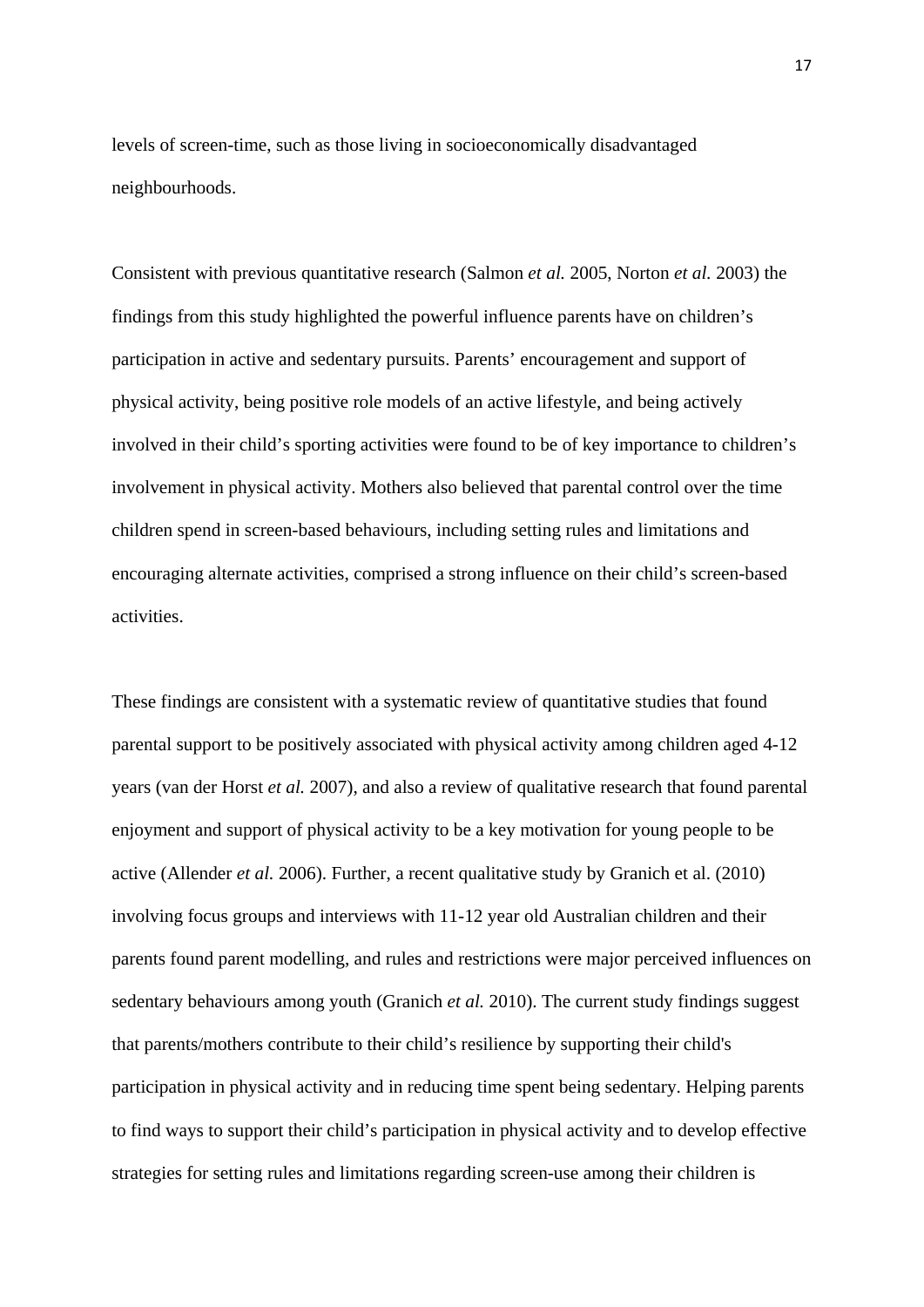crucial. Developing parenting skills and giving parents strategies to help them manage their child's health behaviours may therefore be important components of future intervention programs.

Individual-level factors have been found to explain much of the variance in physical activity, with previous studies showing preferences to be associated with children's overall physical activity (Salmon *et al.* 2005, Sallis *et al.* 2000). Our previous qualitative research with parents (Veitch *et al.* 2006) also identified children's individual preferences as being a key determinant of children's outdoor free-play. Similarly, in the current study children's individual preferences were highlighted by mothers as having an important perceived influence on time spent in both physical activity and screen-based behaviours. Considering the increasing appeal of screen-based technology, it may be difficult to decrease children's preferences of these activities. However, future intervention strategies, particularly among children from disadvantaged neighbourhoods, may benefit from exploring ways to increase children's preferences for physical activity and opportunities for children to participate in physical activities that they enjoy.

In the current study, mothers also described how some children were able to successfully regulate (and limit) their screen-time, whereas other children could spend many continuous hours in screen-time. Children who were spending less time in screen-time appeared to have mothers who took control of their child's screen-time and insisted that their child go outside and play. This further demonstrates that mothers/parents support and control of their child's behaviour is helping children to be 'resilient'. Considering these findings, potential interventions may focus on raising both parents' and children's awareness of time spent in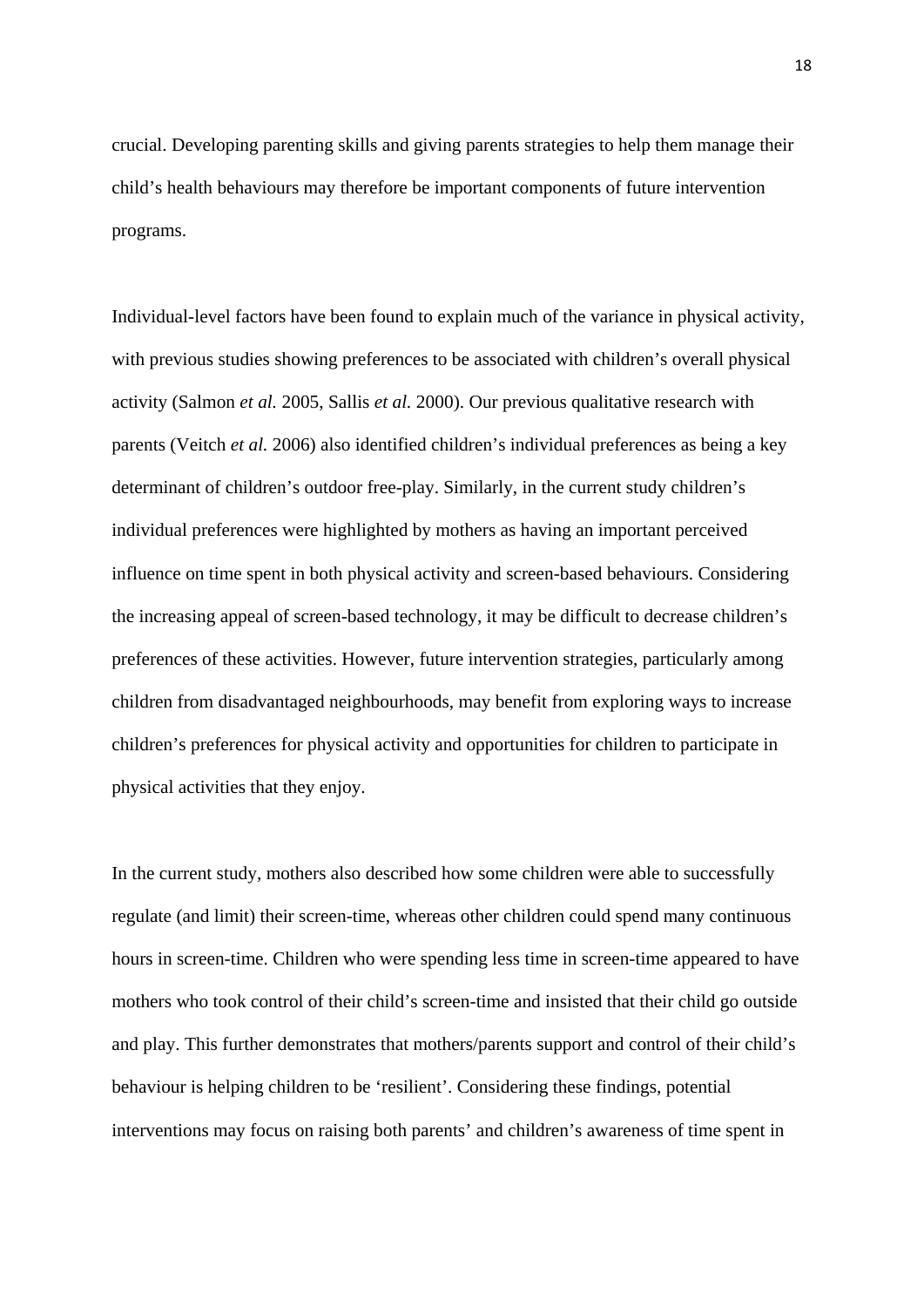screen-based behaviours, increasing children's ability to regulate time spent in these pastimes, and teaching parents how to help their child regulate their screen-time. Although a small number of mothers mentioned that their child was more likely to be active outdoors with friends, in contrast to previous literature from qualitative and quantitative studies (Bagley *et al.* 2006, Moore *et al.* 2010) the influence of siblings or having friends living nearby to play with did not emerge as a major theme in this study. However, strong community social norms for engaging in physical activity and sport emerged as a factor that mothers from rural towns believed had a significant positive influence on their child's physical activity. Few studies have examined rural/urban differences in children's physical activity or sedentary behaviour, particularly among disadvantaged neighbourhoods (Davis *et al.* 2008, Joens-Matre *et al.* 2008, Moore *et al.* 2010). The findings from the current study indicate, however, that it may be important for future research to investigate differences between urban and rural populations and particularly the impact of social norms and community support for physical activity on overall physical activity levels.

In support of previous quantitative research that suggests that the built environment may be key to promoting active lifestyles among youth (Davison and Lawson 2006, Veitch *et al.* 2010), the results from this study highlight the importance of the neighbourhood physical environment for children living in socio-economically disadvantaged communities. Mothers commented that provision of outdoor play equipment and a yard at home, living in a cul-desac, and having access to sporting facilities, parks, and suitable paths in the neighbourhood had a positive influence on their child's physical activity. Importantly, some mothers from rural areas perceived that living in a rural town provided their child with a more supportive physical environment for physical activity which assisted in decreasing time spent in screenbased activities. Interestingly, a recent quantitative study of Canadian adolescents (n= 4851,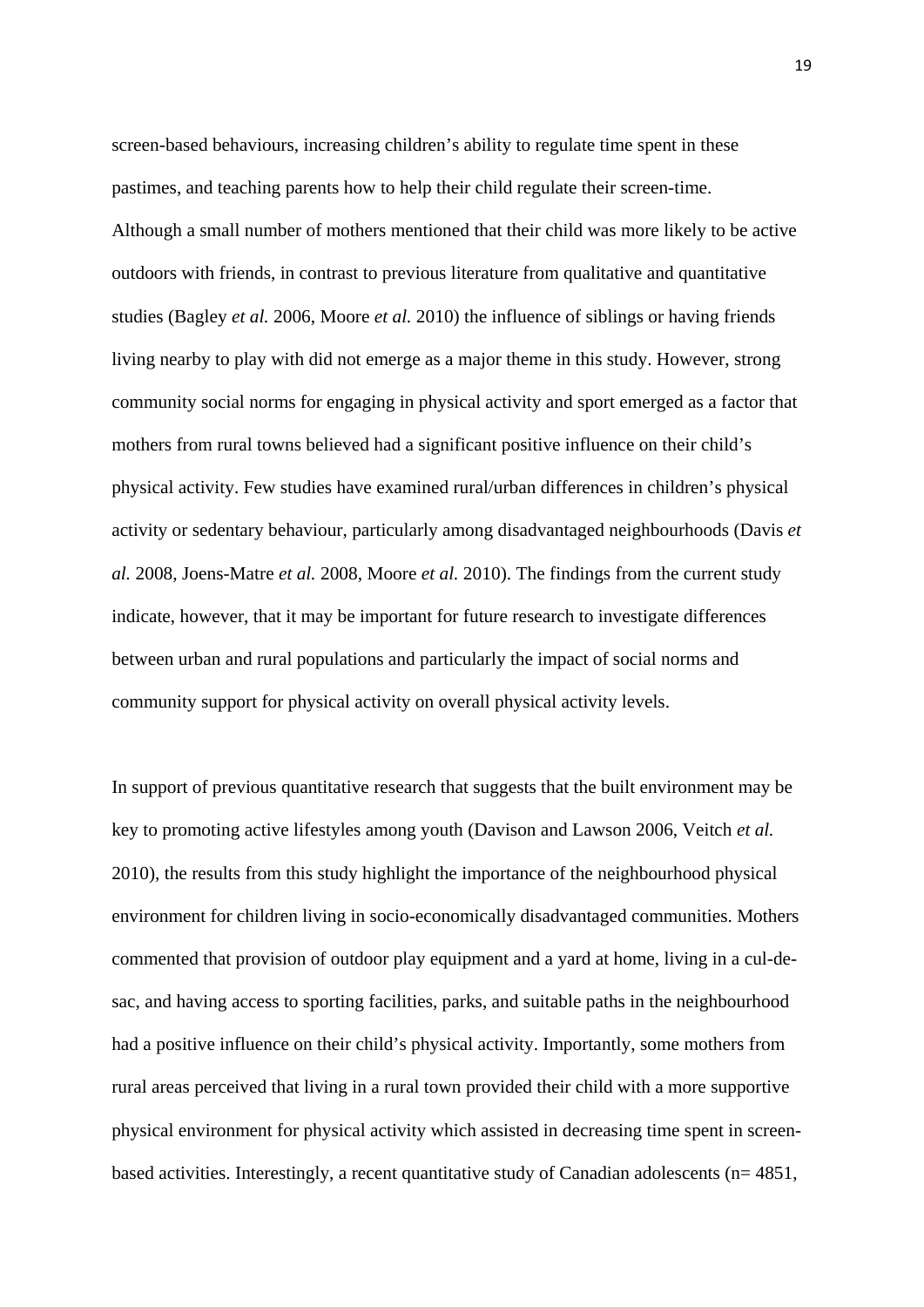mean age 14 years) found after adjusting for age, sex, socio-economic position and region of Canada that young people living in more rural areas were 31% less likely to be in the high screen-time category compared with participants living in the large metropolitan areas (Bruner *et al.* 2008). These results confirm the potential importance of a supportive physical environment, suggesting that it not only increases opportunities for physical activity, but may also help to reduce time spent in sedentary behaviours.

This research is unique in its exploration of factors that may support children to be physically active despite living in disadvantaged neighbourhoods. The findings should, however, be considered in light of the study limitations. Our results are based on the views of mothers and the views of fathers have not been explored using this study design. Mothers were aware that their child participated in relatively more physical activity compared with other children in the READI cohort and it is possible that this may have influenced the mothers' responses and comments during the interview. Too few children met sedentary behaviour recommendations to include this as part of the sampling criteria; however, objective assessment showed that the children included in this study spent a significantly lower proportion of time in sedentary behaviour compared with the children in the READI cohort who were not selected to be a part of the current study. Children's perceptions are not presented here; however, mothers exert considerable influence on their children's physical activity and sedentary behaviours and mothers' perceptions are likely to ultimately influence their child's behaviour.

Further, the study population was confined to metropolitan and rural areas of Victoria, Australia and therefore the results are limited in their ability to be generalised to families living in other areas. Finally, although all families in this study were living in disadvantaged areas, not all participants were experiencing disadvantage at the family level. As our findings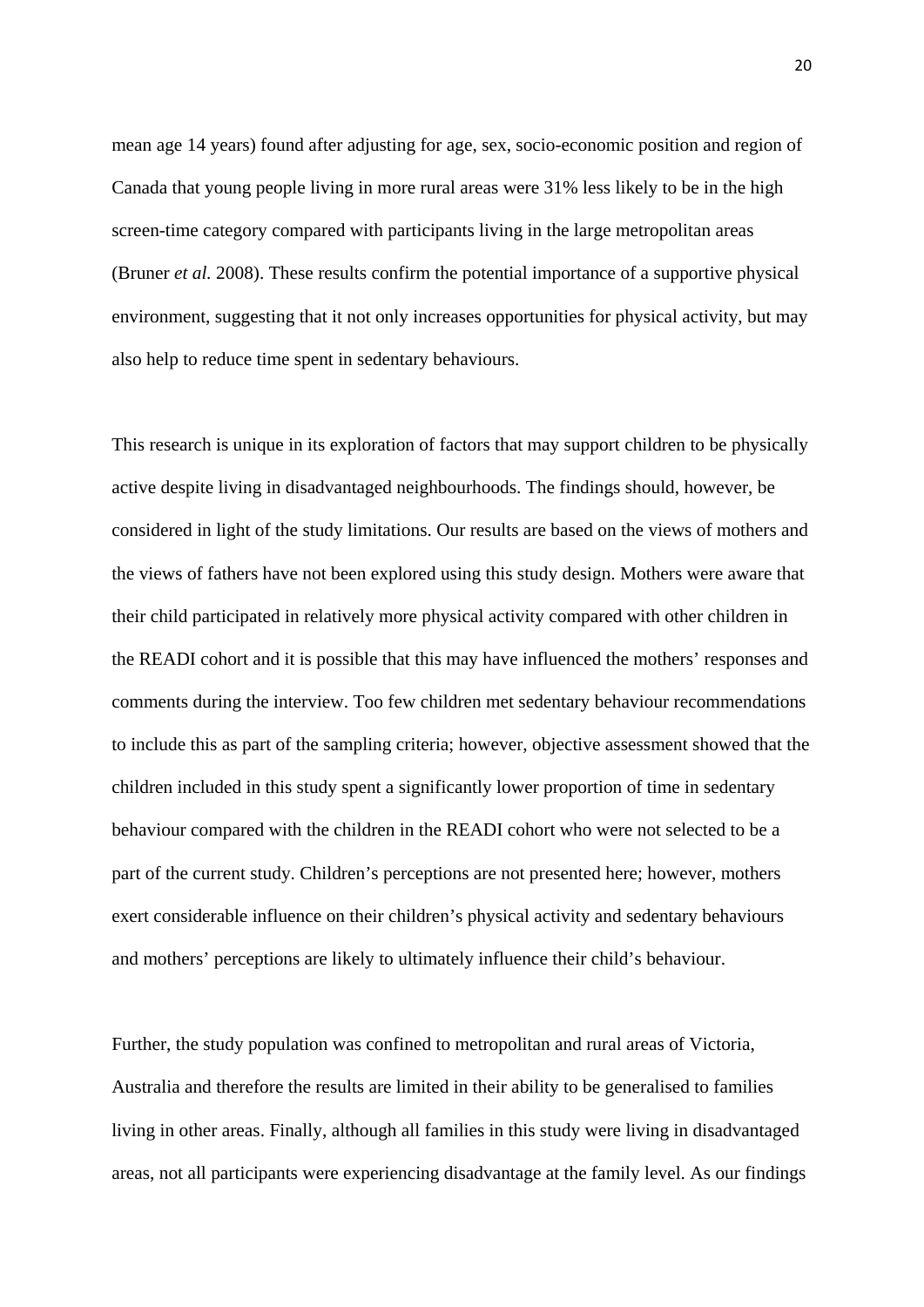suggest that one of the potential drivers of resilient children is the ability of mothers to provide support for their child's physical activity and control of their child's screen-time, an examination of the reasons why the mothers were 'resilient' in this way could be a valuable component of future studies.

Although these findings require further confirmation with larger samples using quantitative methods, the results suggest that parental involvement and modelling of an active lifestyle, living in a rural area, having a supportive physical environment, enjoying being active and owning a dog may help children living in disadvantaged areas to participate in regular physical activity. Further, parental control and children's individual preferences emerged as key factors influencing screen-time. The results indicate that some children are able to overcome barriers to participate in physical activity and that such resilience is strongly supported by their parents/mothers. This study offers important insights into how children living in disadvantaged neighbourhoods, and particularly those residing in rural areas, are able to participate in physical activity and reduce time in screen-based behaviours.

# **Funding**

This work was supported by an Australian National Health and Medical Research Council Strategic Award (Grant#374241).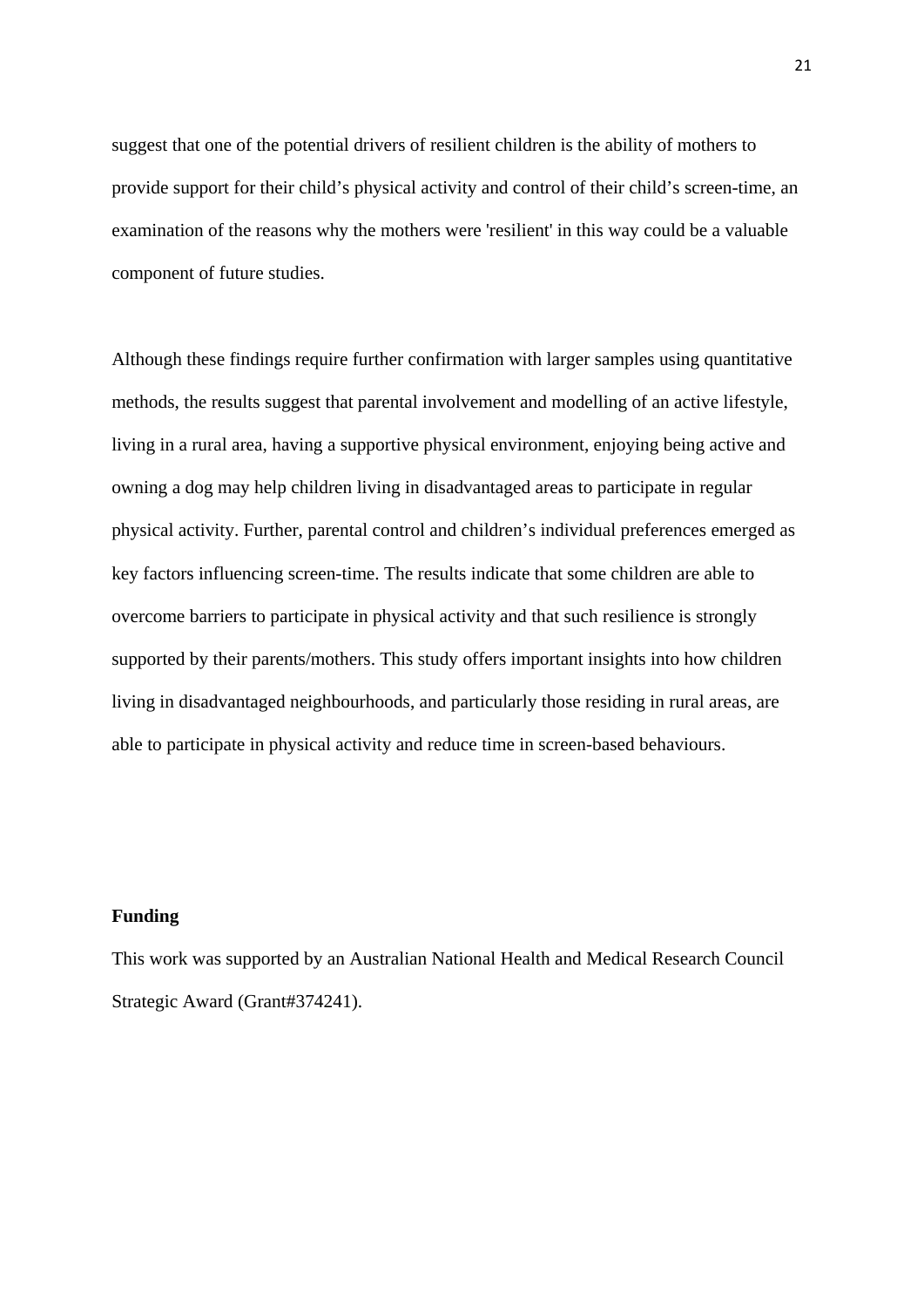# **References**

- Allender, S., Cowburn, G. & Foster, C. (2006) Understanding participation in sport and physical activity among children and adults: a review of qualitative studies. *Health Education Research*.
- Bagley, S., Salmon, J. & Crawford, D. (2006) Family structure and children's television viewing and physical activity. *Medicine and Science in Sports and Exercise*, **38**, 910- 918.
- Ball, K., Cleland, V. J., Timperio, A. F., Salmon, J. & Crawford, D. A. (2009) Socioeconomic position and children's physical activity and sedentary behaviors: longitudinal findings from the CLAN study. *J Phys Act Health*, **6**, 289-298.
- Ball, K. & Crawford, D. (2006) Socio-economic factors in obesity: a case of slim chance in a fat world? *Asia Pac J Clin Nutr*, **15 Suppl**, 15-20.
- Biddle, S., Gorely, T. & Stensel, D. (2004) Health-enhancing physical activity and sedentary behaviour in children and adolescents. *Journal of Sports Sciences*, **22**, 679-701.
- Borraccino, A., Lemma, P., Iannotti, R. J., Zambon, A., Dalmasso, P., Lazzeri, G., Giacchi, M. & Cavallo, F. (2009) Socioeconomic effects on meeting physical activity guidelines: comparisons among 32 countries. *Med Sci Sports Exerc*, **41**, 749-756.
- Brockman, R., Jago, R., Fox, K. R., Thompson, J. L., Cartwright, K. & Page, A. S. (2009) "Get off the sofa and go and play": family and socioeconomic influences on the physical activity of 10-11 year old children. *BMC Public Health*, **9**, 253.
- Brodersen, N., Steptoe, A., Williamson, S. & Wardle, J. (2005) Sociodemographic, developmental, environmental and psychological correlates of physical activity and sedentary behaviour at age 11 to 12. *The Society of Behavioural Medicine*, **29**, 2-11.

Bronfenbrenner, U. (1979) *The ecology of human development,* Harvard University Press.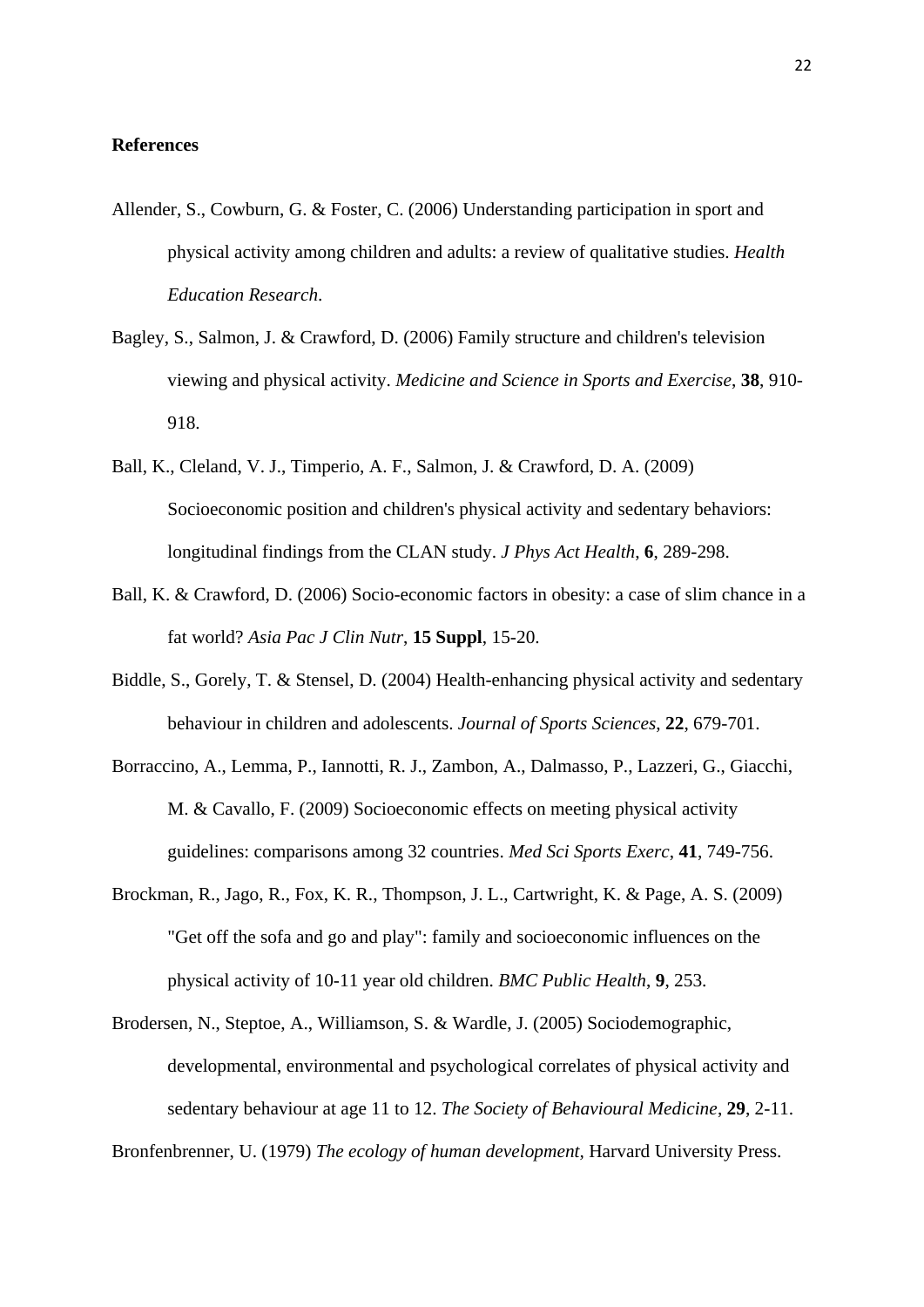- Bruner, M. W., Lawson, J., Pickett, W., Boyce, W. & Janssen, I. (2008) Rural Canadian adolescents are more likely to be obese compared with urban adolescents. *Int J Pediatr Obes*, **3**, 205-211.
- Cleland, V., Hume, C., Crawford, D., Timperio, A., Hesketh, K., Baur, L., Welch, N., Salmon, J. & Ball, K. (2010) Urban-rural comparison of weight status among women and children living in socioeconomically disadvantaged neighbourhoods. *Med J Aust*, **192**, 137-140.
- Crawford, D., Timperio, A., Telford, A. & Salmon, J. (2006) Parental concerns about childhood obesity and the strategies employed to prevent unhealthy weight gain in children. *Public Health Nutrition*, **9**, 889-895.
- Davis, A. M., Boles, R. E., James, R. L., Sullivan, D. K., Donnelly, J. E., Swirczynski, D. L. & Goetz, J. (2008) Health behaviors and weight status among urban and rural children. *Rural Remote Health*, **8**, 810.
- Davison, K. & Birch, L. (2001) Childhood overweight: a contextual model and recommendations for future research. *Obesity Reviews*, **2**, 159-171.
- Davison, K. K. & Lawson, C. T. (2006) Do attributes of the physical environment influence children's physical activity? A review of the literature. *International Journal of Behavioural Nutrition and Physical Activity*, **3**.
- Findlay, L. C., Garner, R. E. & Kohen, D. E. (2009) Children's organized physical activity patterns from childhood into adolescence. *J Phys Act Health*, **6**, 708-715.
- Granich, J., Rosenberg, M., Knuiman, M. & Timperio, A. (2010) Understanding children's sedentary behaviour: a qualitative study of the family home environment. *Health Education Research*.

Green, J. & Thorogood, N. (2009) *Qualitative methods for health research,* Sage, London.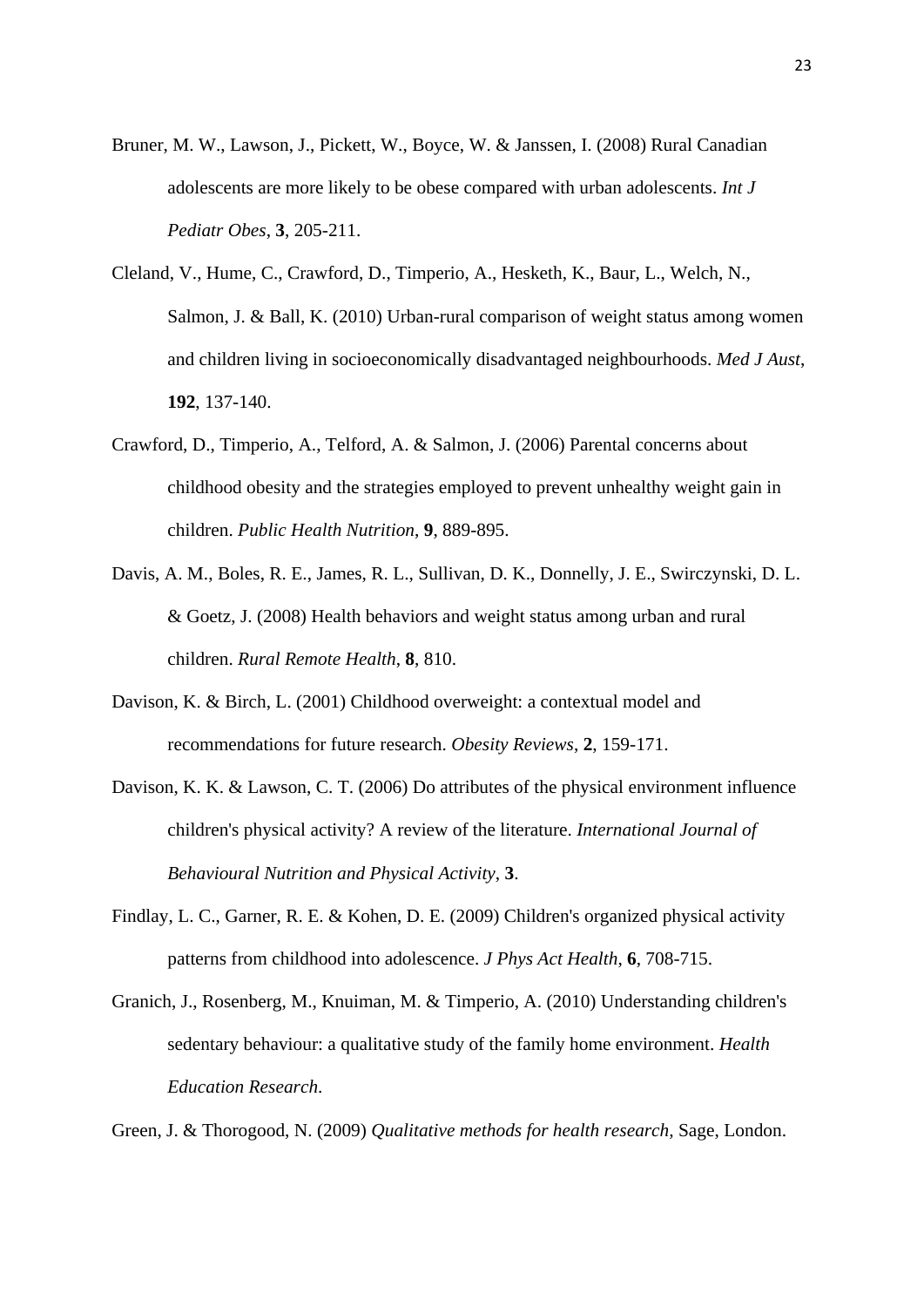- Joens-Matre, R. R., Welk, G. J., Calabro, M. A., Russell, D. W., Nicklay, E. & Hensley, L. D. (2008) Rural-urban differences in physical activity, physical fitness, and overweight prevalence of children. *J Rural Health*, **24**, 49-54.
- Moore, J. B., Jilcott, S. B., Shores, K. A., Evenson, K. R., Brownson, R. C. & Novick, L. F. (2010) A qualitative examination of perceived barriers and facilitators of physical activity for urban and rural youth. *Health Education Research*, **25**, 355-367.
- Must, A. & Tybor, D. J. (2005) Physical activity and sedentary behavior: a review of longitudinal studies of weight and adiposity in youth. *Int J Obes (Lond)*, **29 Suppl 2**, S84-96.
- Norton, D. E., Froelicher, E. S., Waters, C. M. & Carrieri-Kohlman, V. (2003) Parental influence on models of primary prevention of cardiovascular disease in children. *Eur J Cardiovasc Nurs*, **2**, 311-322.
- Pocock, M., Trivedi, D., Wills, W., Bunn, F. & Magnusson, J. (2010) Parental perceptions regarding healthy behaviours for preventing overweight and obesity in young children: a systematic review of qualitative studies. *Obes Rev*, **11**, 338-353.
- Qsr International, P. L. (2007) NVIVO. Doncaster, Victoria, Australia.
- Rey-Lopez, J., Vicente-Rodriguez, G., Biosca, M. & Moreno, L. (2008) Sedentary behaviour and obesity development in children and adolescents. *Nutrition, Metabolism and Cardiovascular Diseases*, **18**, 242-251.
- Sallis, J. F., Prochaska, J. & Taylor, W. (2000) A review of correlates of physical activity of children and adolescents. *Medicine and Science in Sports and Exercise*, **32**, 963-975.
- Salmon, J., Timperio, A., Telford, A., Carver, A. & Crawford, D. (2005) Association of family environment with children's television viewing and with low level of physical activity. *Obesity Research*, **13**, 1939-1951.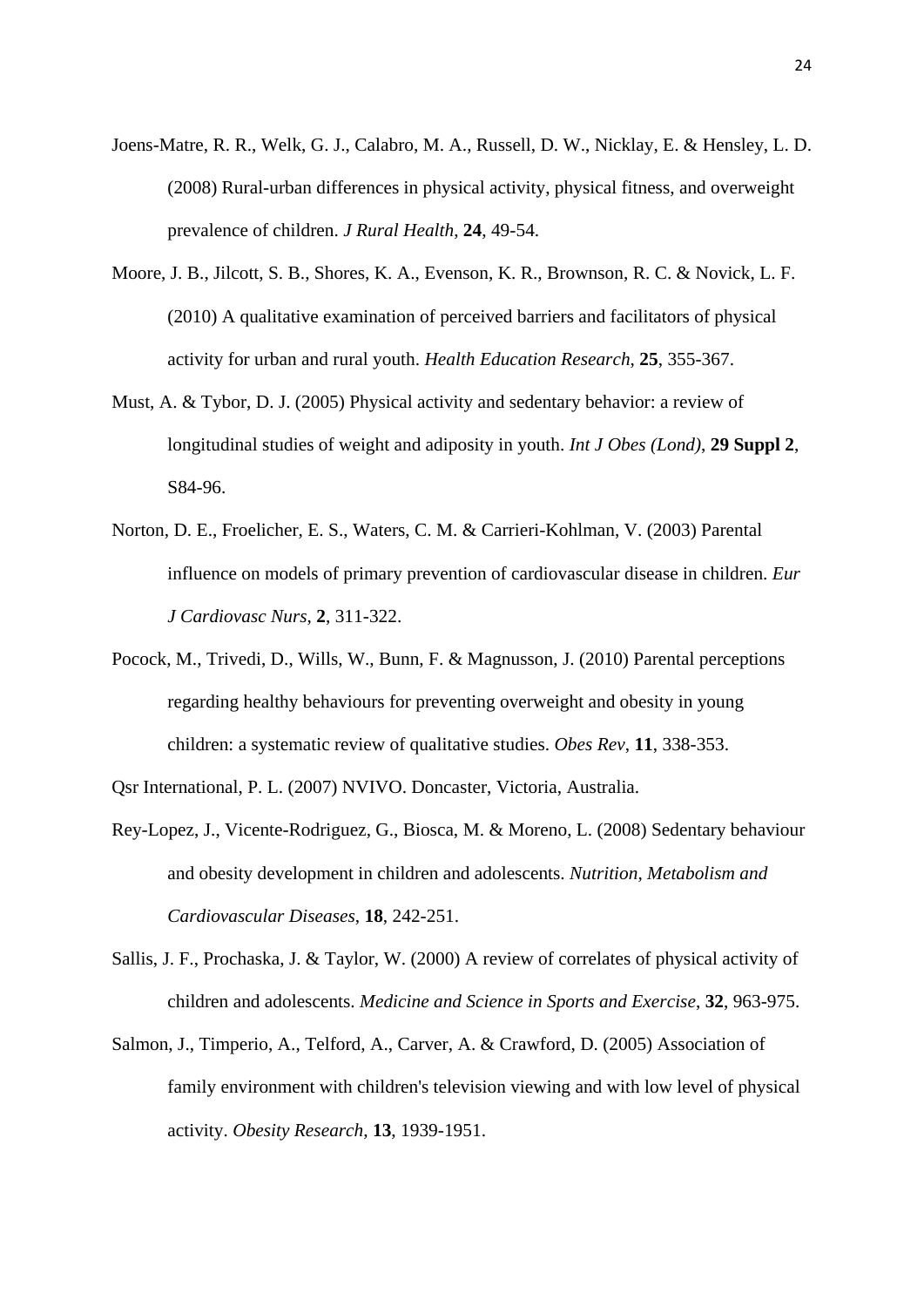- Sardinha, L. B., Andersen, L. B., Anderssen, S. A., Quiterio, A. L., Ornelas, R., Froberg, K., Riddoch, C. J. & Ekelund, U. (2008) Objectively measured time spent sedentary is associated with insulin resistance independent of overall and central body fat in 9- to 10-year-old Portuguese children. *Diabetes Care*, **31**, 569-575.
- Van Der Horst, K., Chin a Paw, M., Twisk, J. W. R. & Van Mechelen, W. (2007) A brief review on correlates of physical activity and sedentariness in youth. *Medicine & Science in Sports & Exercise*, **39**, 1241-1250.
- Veitch, J., Bagley, S., Ball, K. & Salmon, J. (2006) Where do children usually play? A qualitative study of parents' perceptions of influences on children's active free-play. *Health Place*, **12**, 383-393.
- Veitch, J., Salmon, J. & Ball, K. (2007) Children's perceptions of the use of public open spaces for active free-play. *Children's Geographies*, **5**, 409-422.
- Veitch, J., Salmon, J. & Ball, K. (2010) Individual, social and physical environmental correlates of children's active free-play: a cross-sectional study. *Int J Behav Nutr Phys Act*, **7**, 11.

World Health Organisation (2004) WHO Global strategy on diet, physical activity and health.